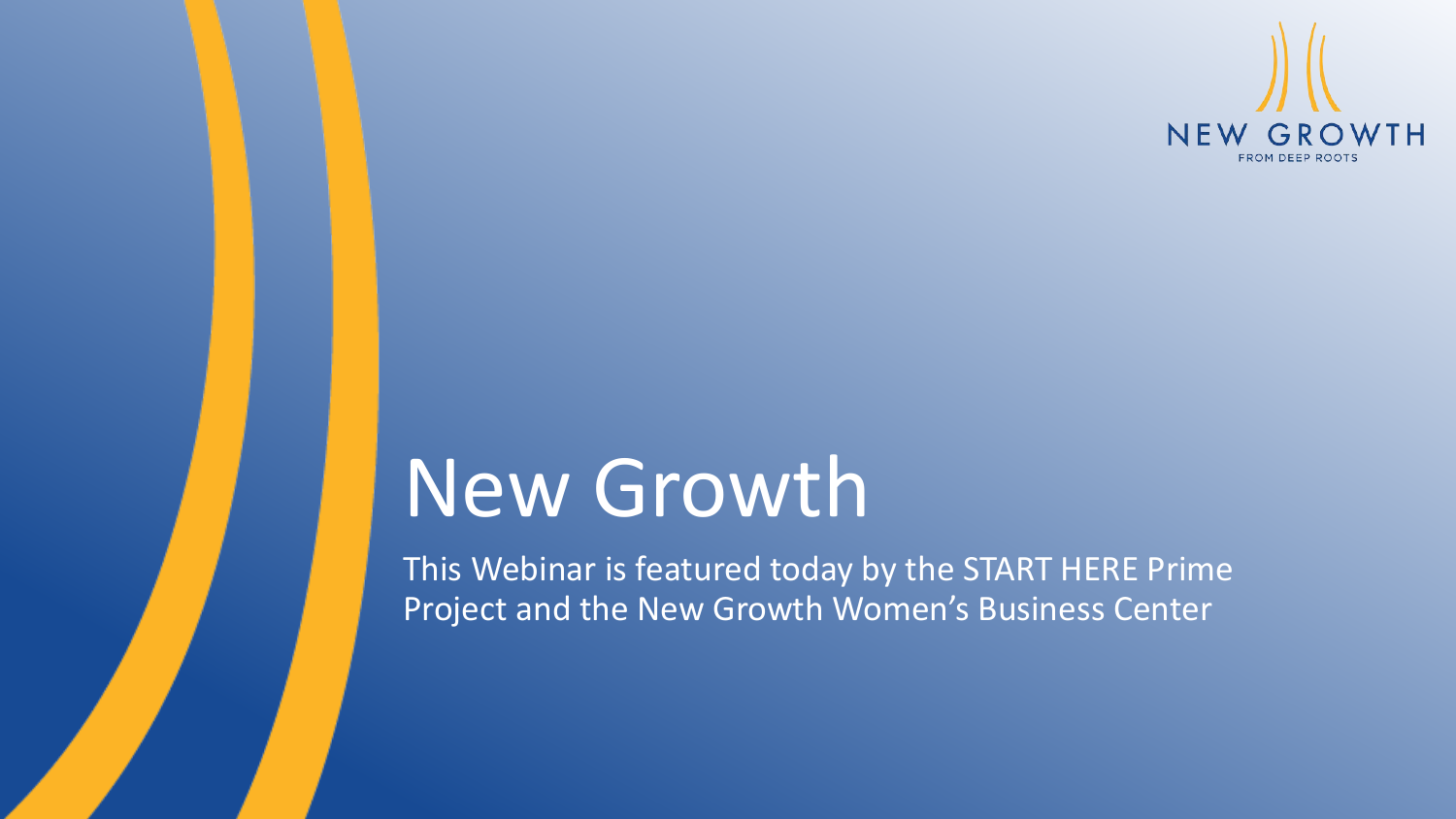# Show Me the Money! Financing Your Small Business

Lisa Jones, Chief Economic Inclusion Officer

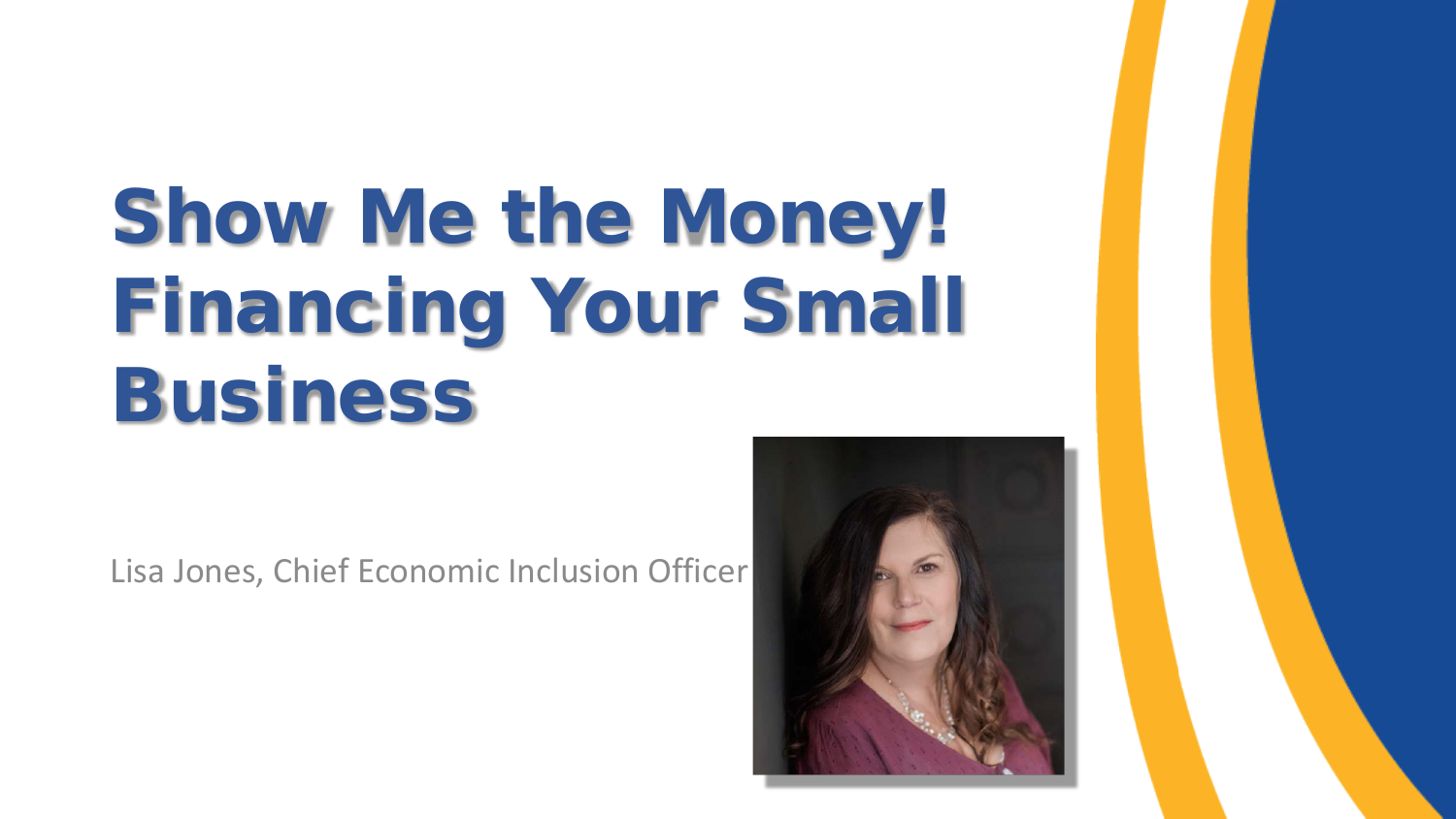Your Dreams to Reality: Financing Small Businesses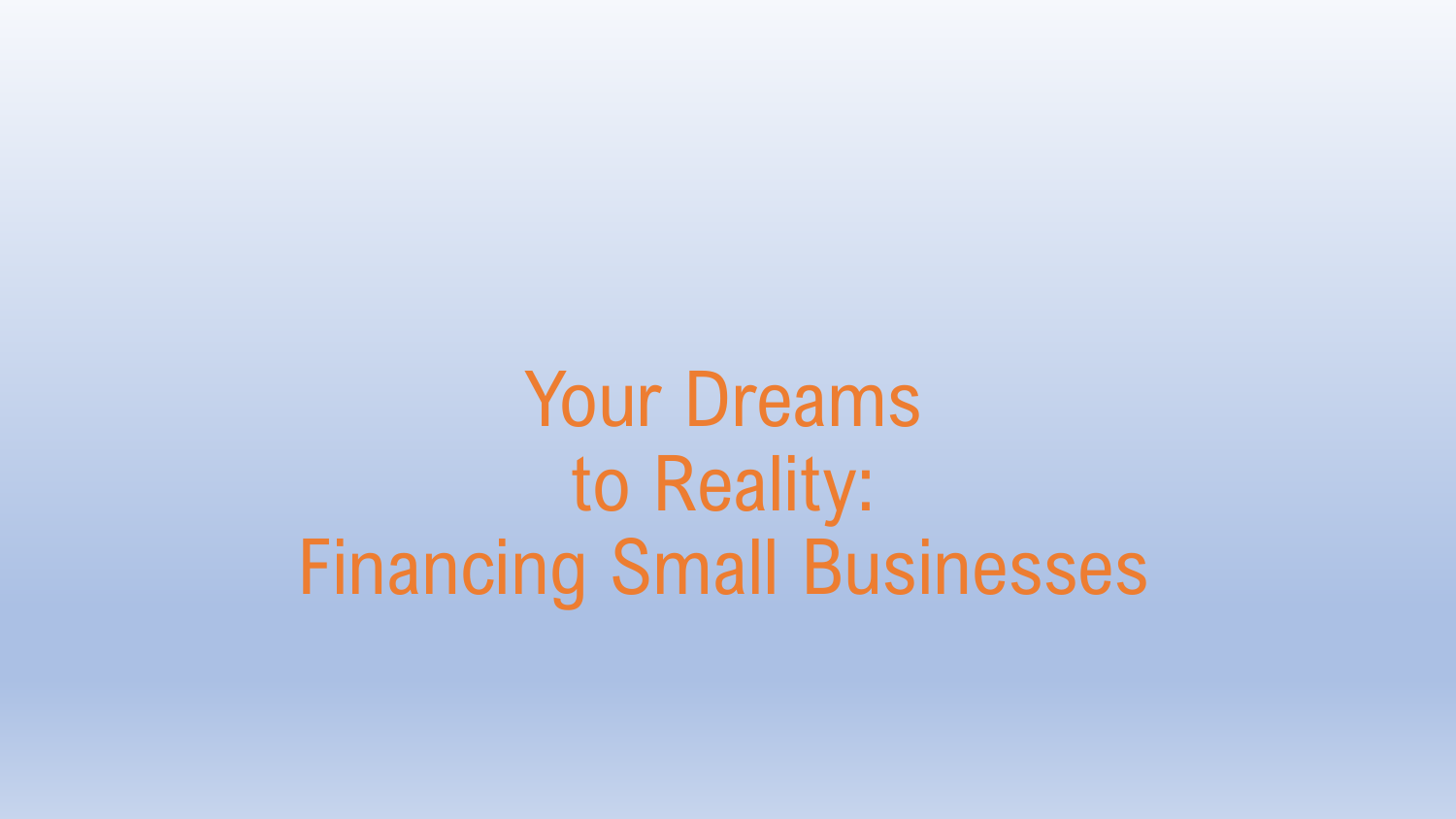# Key Objectives

- ►Understand the resources required to execute on your venture concept; understand the different opportunities to fund start-up and subsequent growth; opportunities and challenges associated with each.
- ▶ Additionally:
	- Understand what types of financing are available for your business.
	- Develop an action plan to access it.

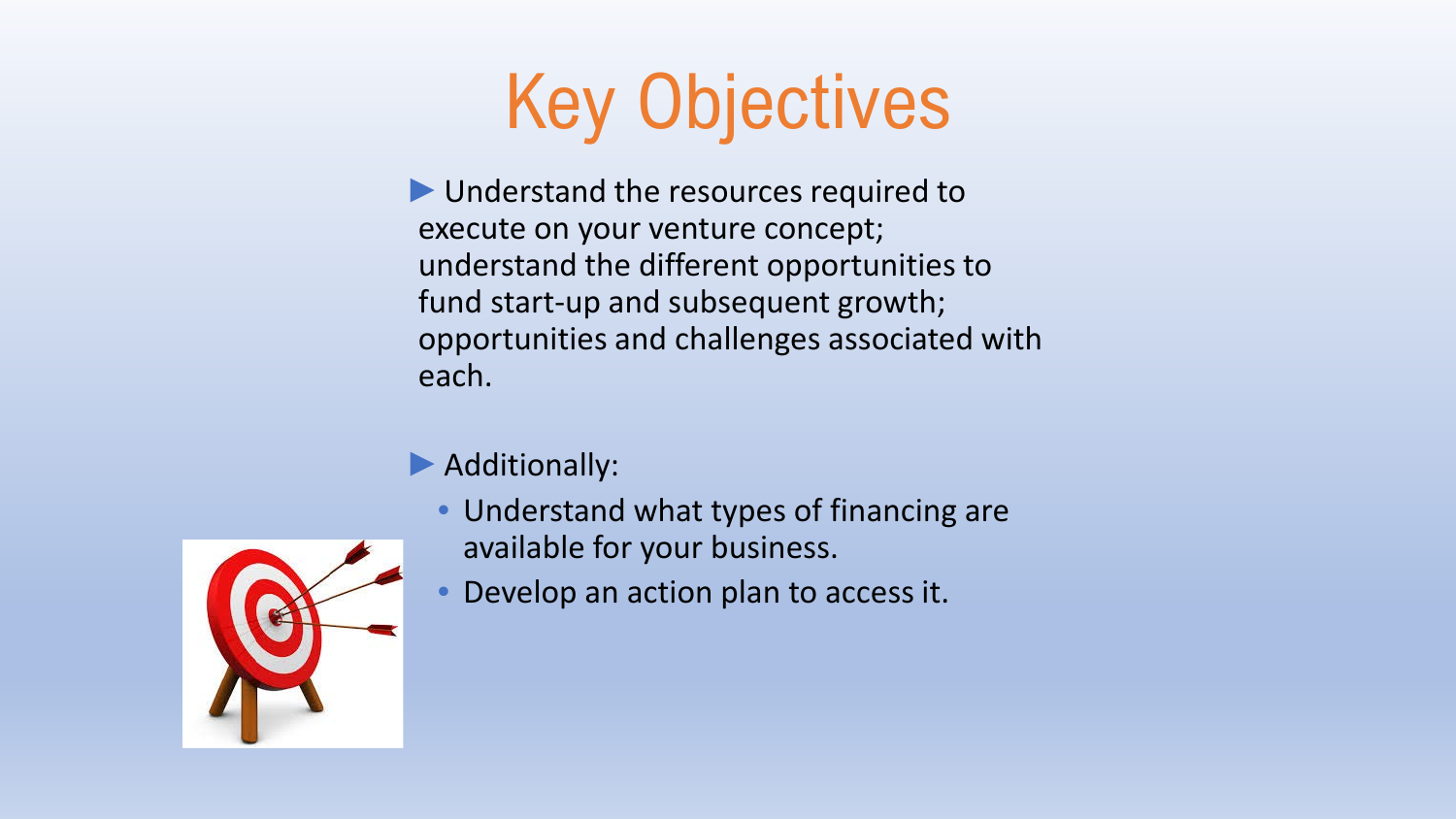# Am I ready to be a business owner?

► Hours

- ► Commitment
- ► Family Life
- ► Limited Personal Spending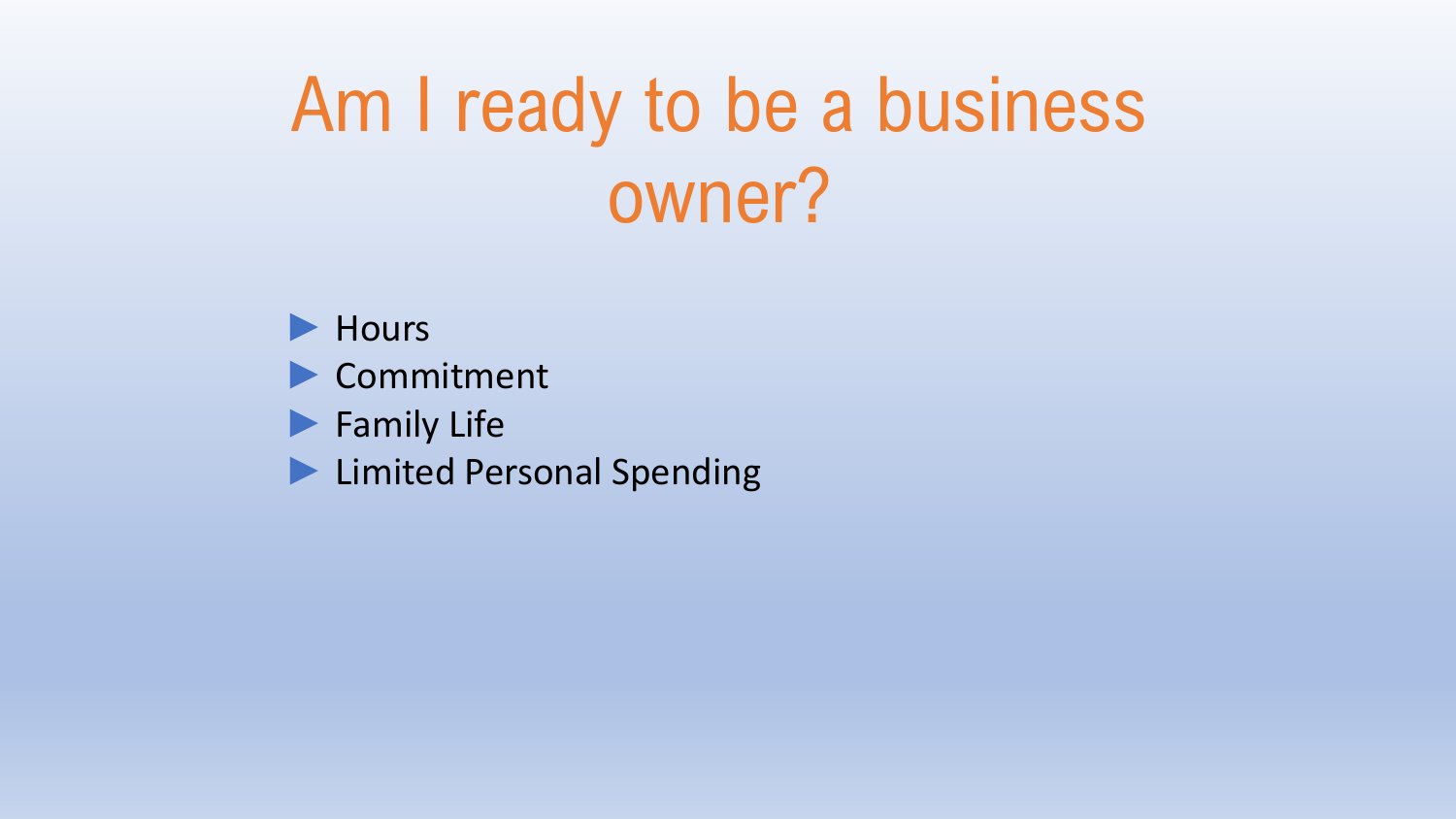# Lifecycle of a Business

- 1. Dream it
- 2. Launch it
- 3. Grow it
- 4. Reinvent it
- 5. Exit

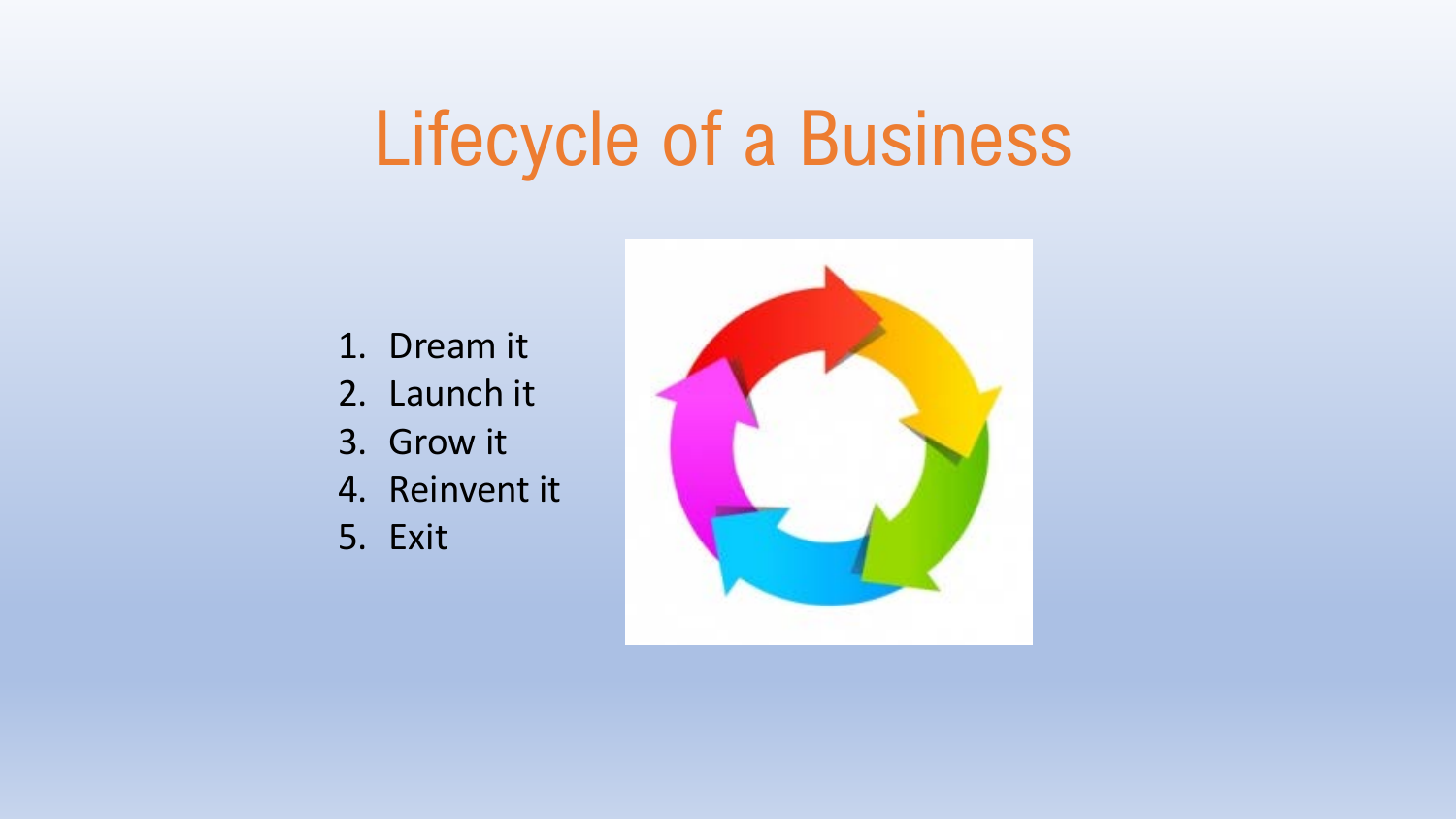## Why Most Successful Businesses Need Funding

| <b>CASH FLOW</b><br><b>CHALLENGES</b>                                                                                                                    | <b>CAPITAL</b><br><b>INVESTMENTS</b>                                                                                                                                                 | <b>LENGTHY PRODUCT</b><br><b>DEVELOPMENT</b><br><b>CYCLES</b>                                                                                                                           |
|----------------------------------------------------------------------------------------------------------------------------------------------------------|--------------------------------------------------------------------------------------------------------------------------------------------------------------------------------------|-----------------------------------------------------------------------------------------------------------------------------------------------------------------------------------------|
| Inventory must be<br>purchased,<br>employees must be<br>trained and paid, and<br>advertising must be<br>paid for before cash is<br>generated from sales. | The cost of buying<br>real estate, building<br>facilities and<br>purchasing equipment<br>typically exceeds a<br>firm's ability to<br>provide funds for<br>these needs on its<br>own. | Some products are<br>under development<br>for years before they<br>generate earnings.<br>The up-front costs<br>often exceed a firm's<br>ability to fund these<br>activities on its own. |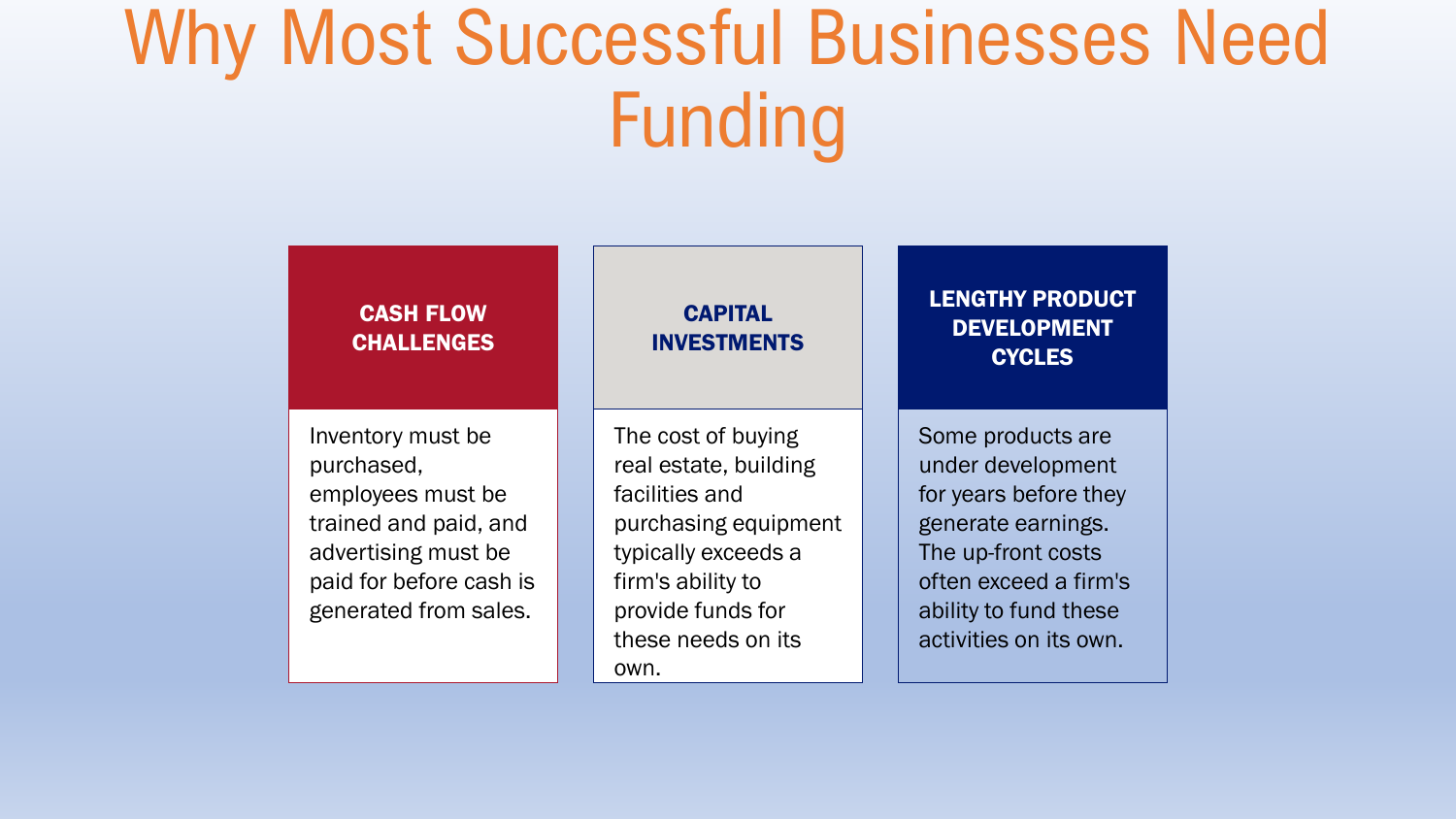## Two ways to Fund a Business

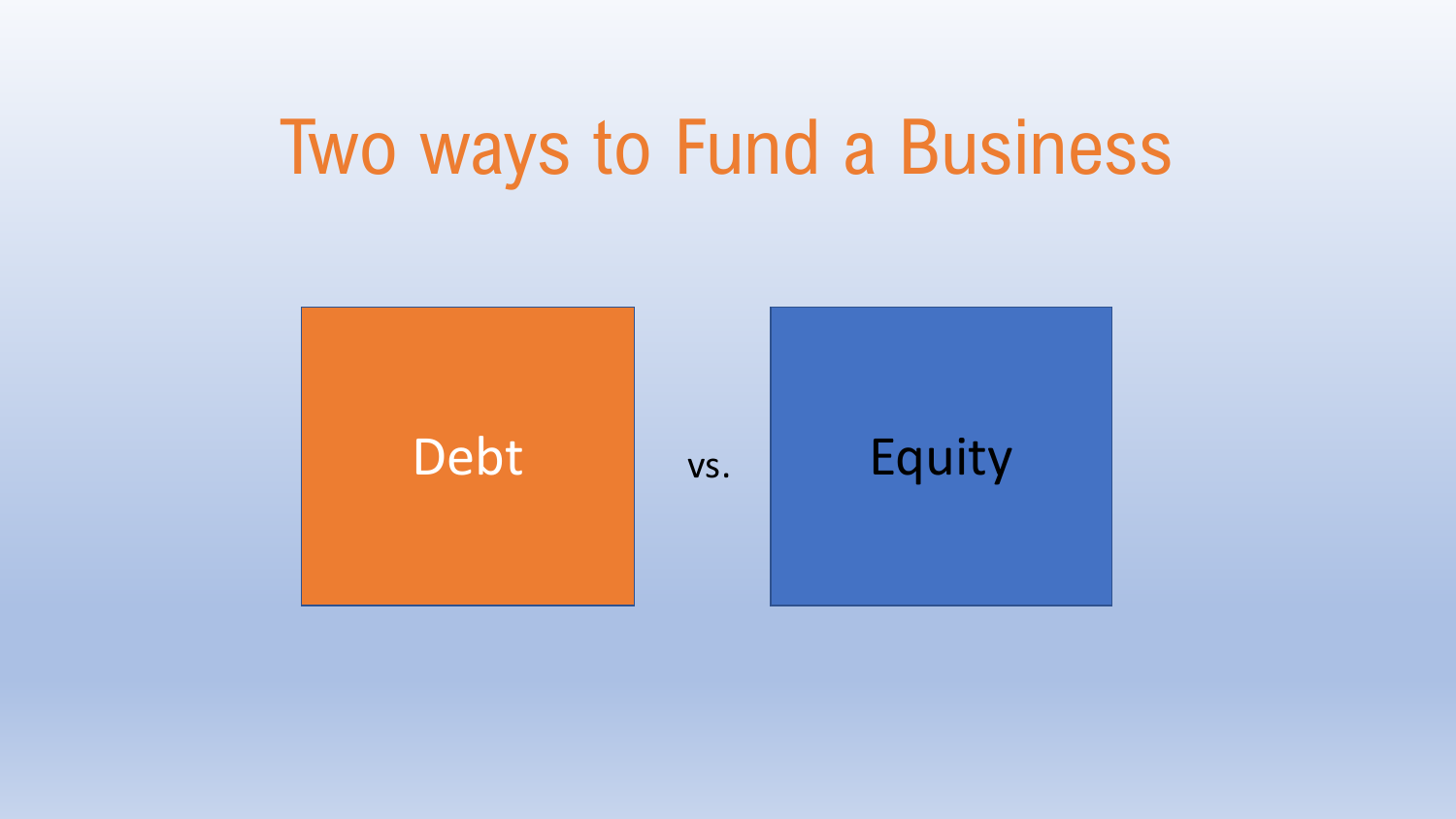# Debt vs. Equity

### DEBT

- Bank loan (or other lender)
- Allows you to maintain ownership and control
- Requires repayment with interest
- Generally considered the cheapest way to grow

### EQUITY

- Involves investors
- Money is exchanged for partial ownership
- Is not paid back
- Means you have shareholders
- Can have huge benefits beyond the money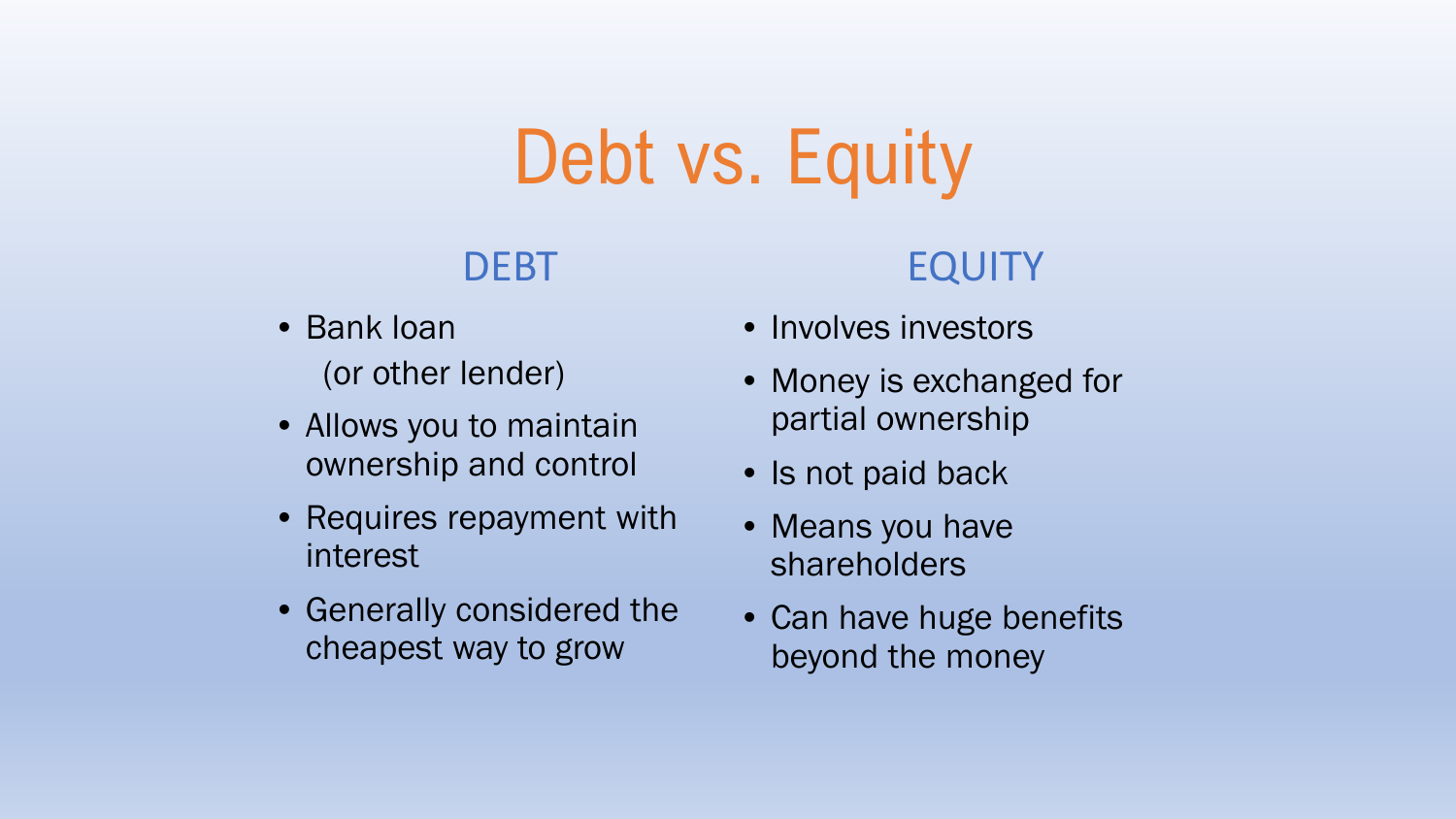# Equity Financing

### ▶ Savings

- ► Family and Friends
- ▶ Partners or Investors
- ► Venture Capital
- ► Angel Investors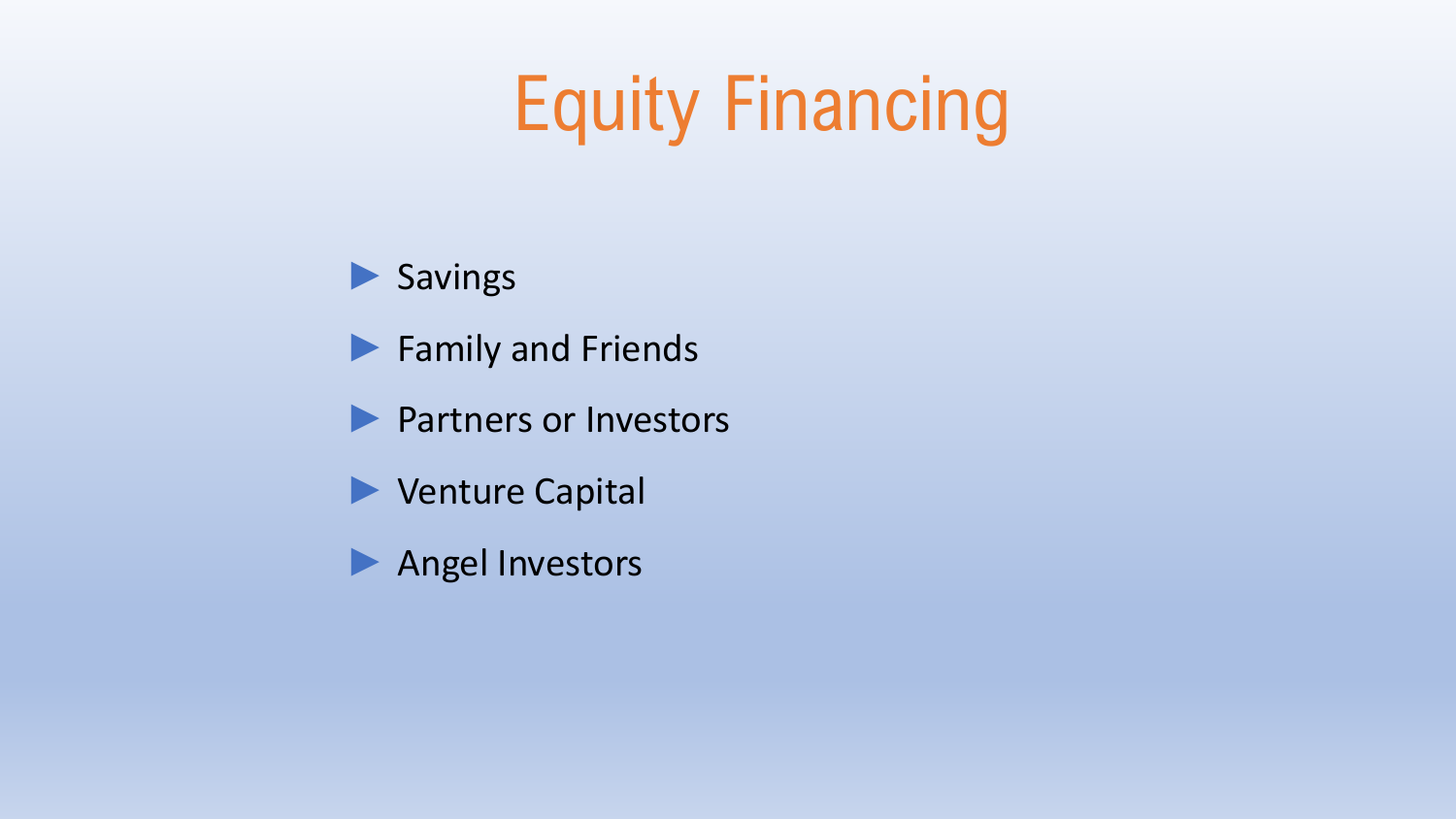# Debt Financing

- ► Bank Loans
- ▶ SBA Guaranteed Loans
- ► Leasing
- ► Business Credit Cards
- ► Vendor Credit
- ▶ Personal or Home Equity Loans
- ► Public Issue Stock
- ► Venture Capital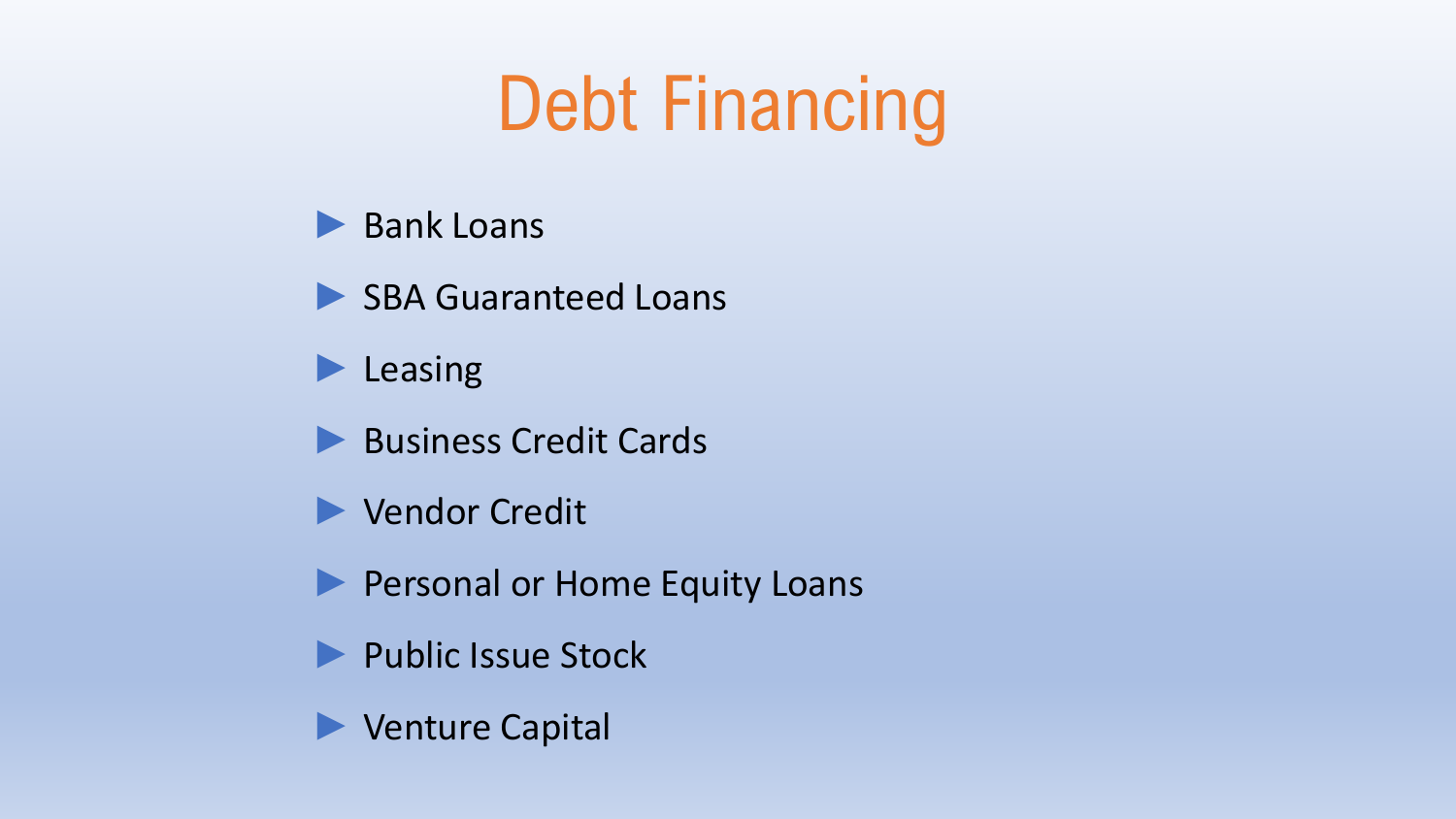# Where Startups Get Their Financing



Source: Entrepreneur Magazine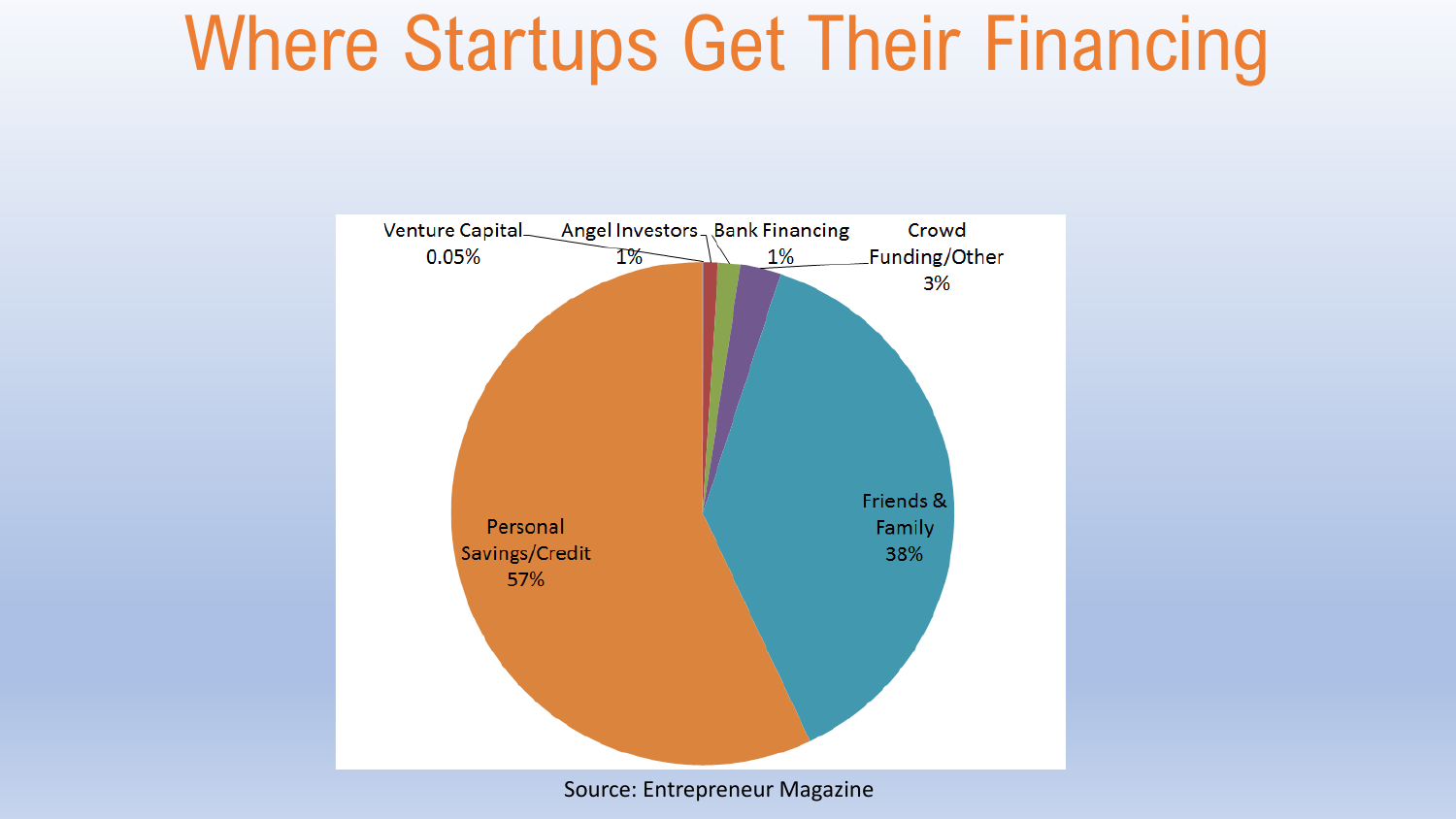### Questions to ask yourself

- How much money do I need?
- What type of business is it?
- What type of capital is most appropriate?
- How much control do I need?
- What is my bargaining position?

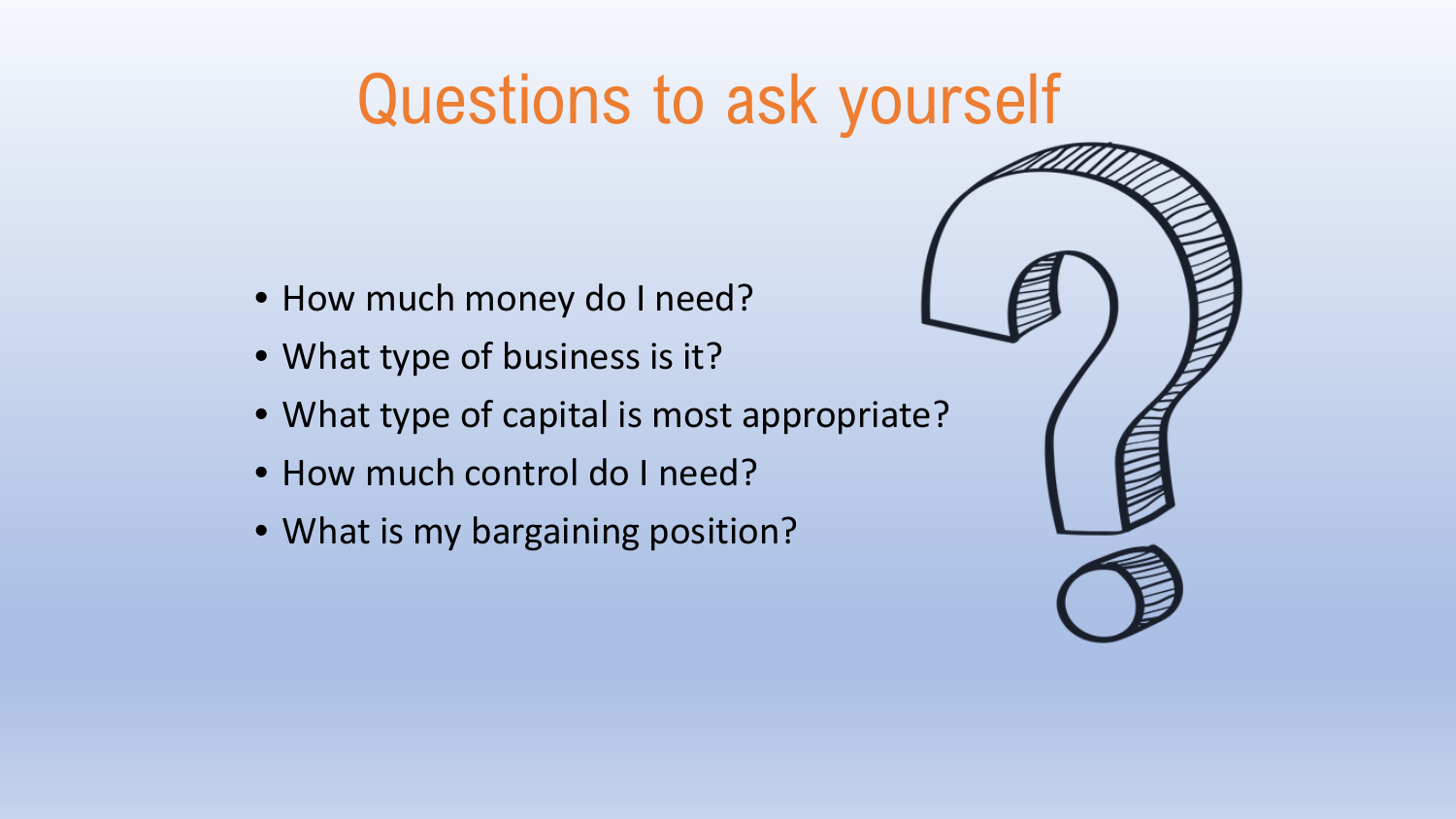## Personal Funds

- **You need skin in the game before you seek any external funding!**
- **Sources of personal funding**
	- Cash/Savings
	- Bootstrapping techniques (getting what you need without spending much on it)
	- Home equity
	- Friends and family
	- Credit Cards
	- Equities and stock portfolio
	- Retirement accounts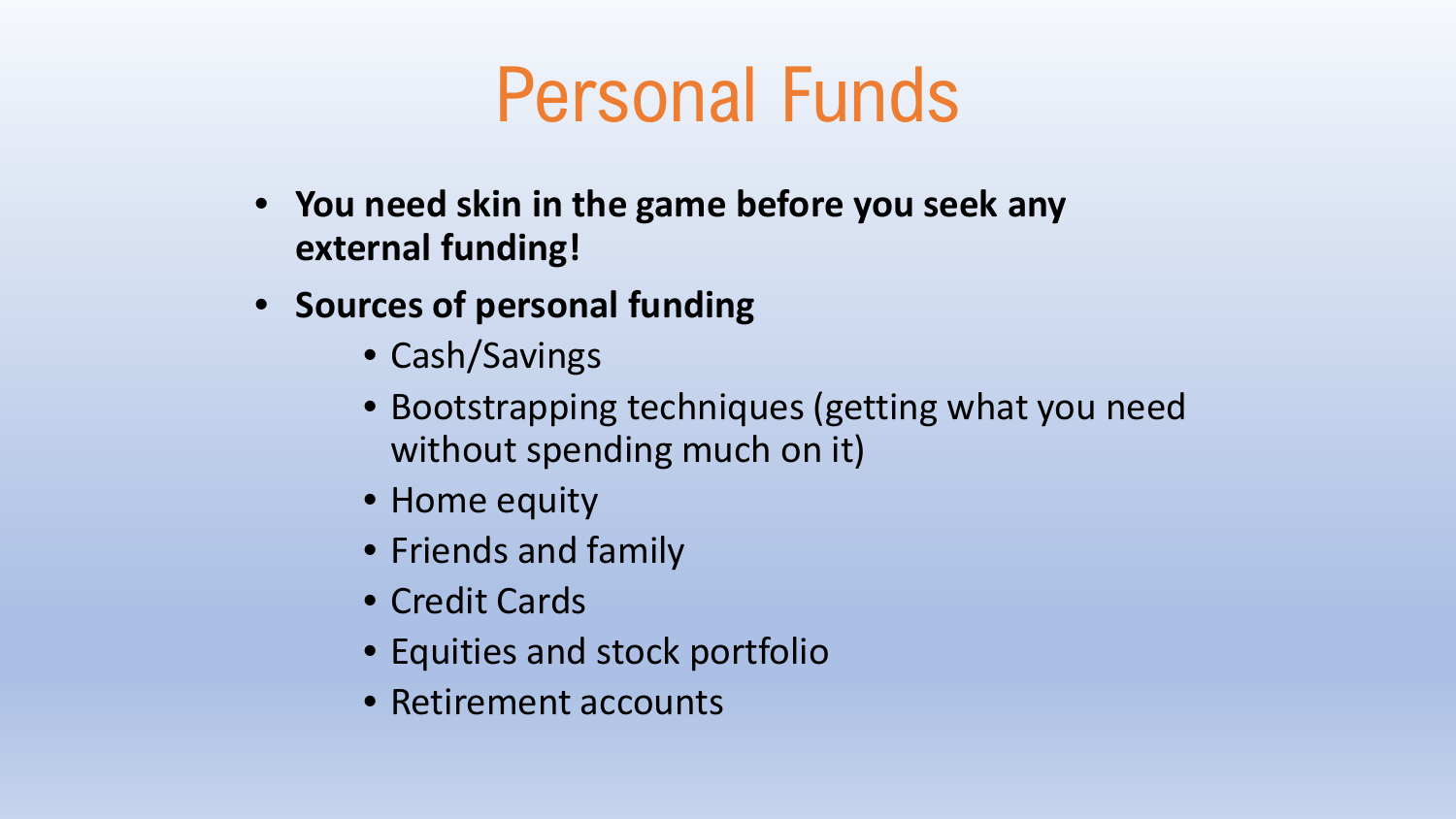### Preparing to Raise Debt or Equity Capital

Preparation for Debt or Equity Financing

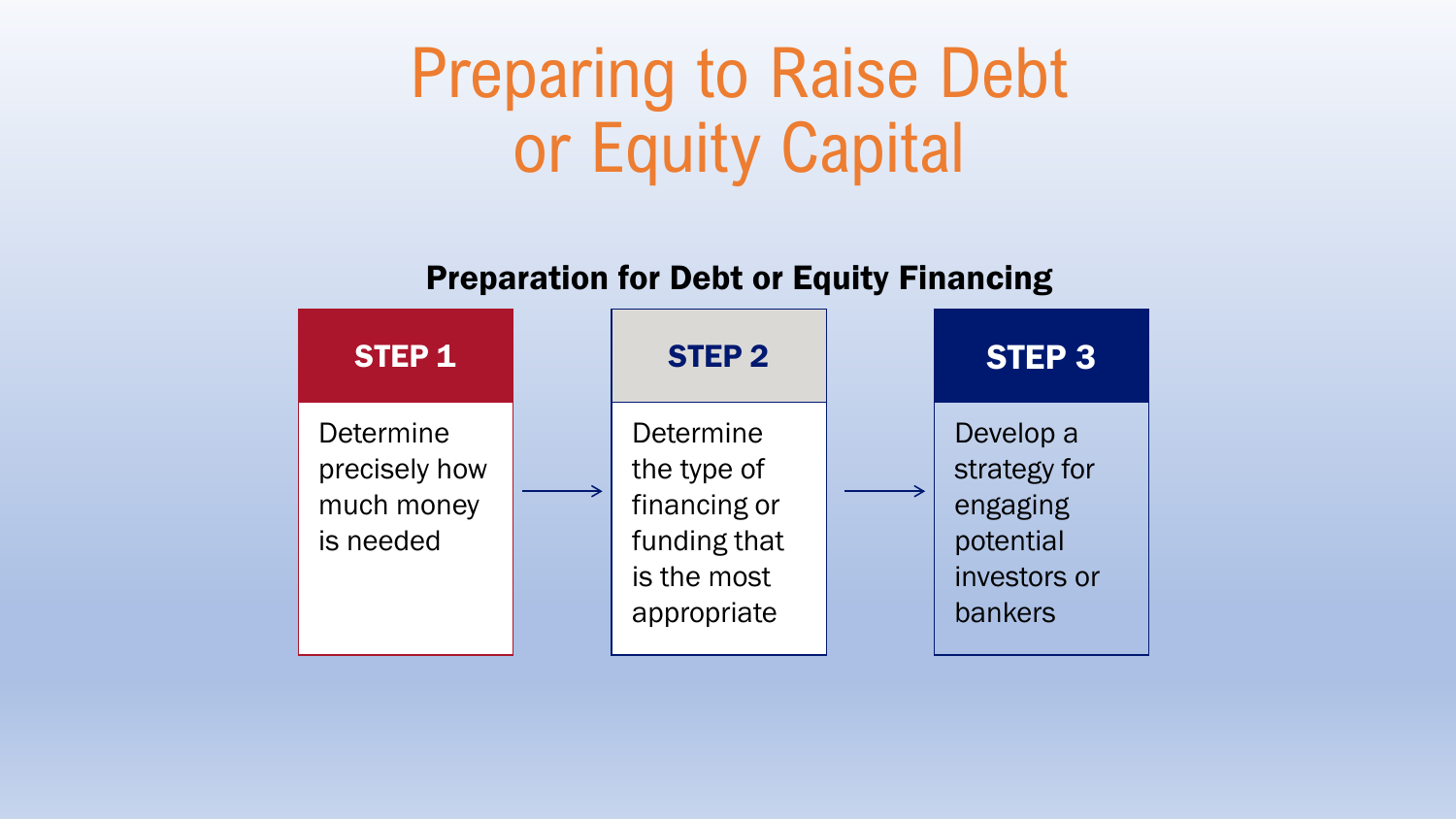

Title Application, Sales Tax, Inspections and Insurance

#### **Purchase Price**

Franchise Cost Fixed Assets (equipment, machinery, furniture **Legal and Professional**

Attorney, CPA, Bookkeeper

**Working Capital** 

6-12 months

#### **Inventory**

Beginning Inventory Operating Supplies

Leasehold Improvements

and fixtures

#### **Deposits**

Gas, Electric, Telephone, Sales Tax – Bond

#### **Licenses & Rent**

Business License (City and County) Security Deposits – One month Rent

#### **Loan Fees**

SBA Guaranty Fee Closing Cost

#### **Vehicles**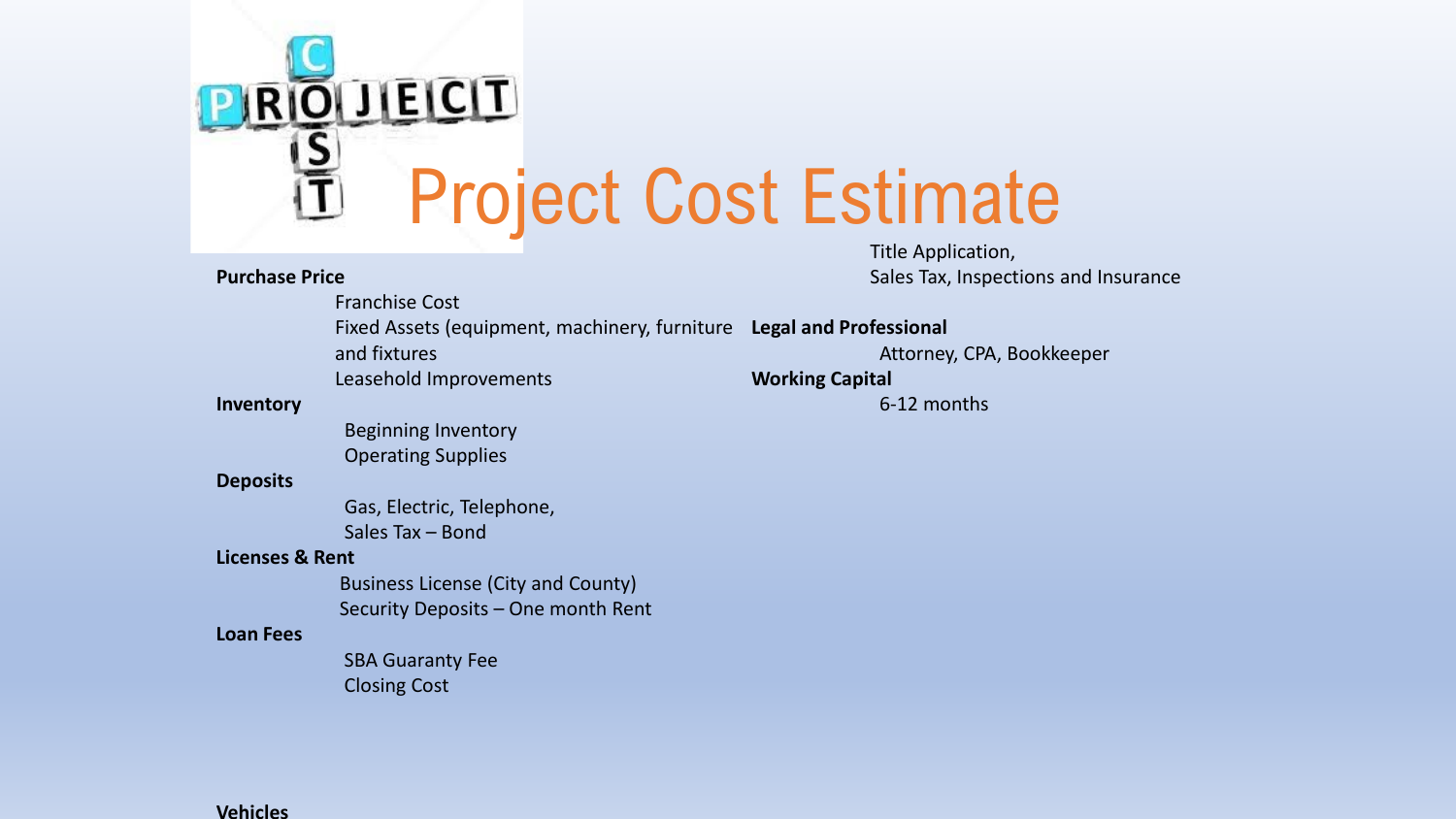### Debt

### • **Provides liquidity, NOT investment**

- Banks are risk averse
- **Requires "The Five Cs"**
	- Character
	- Capacity
	- Capital
	- Conditions
	- Collateral
- **Local community banks and credit unions may be a good option**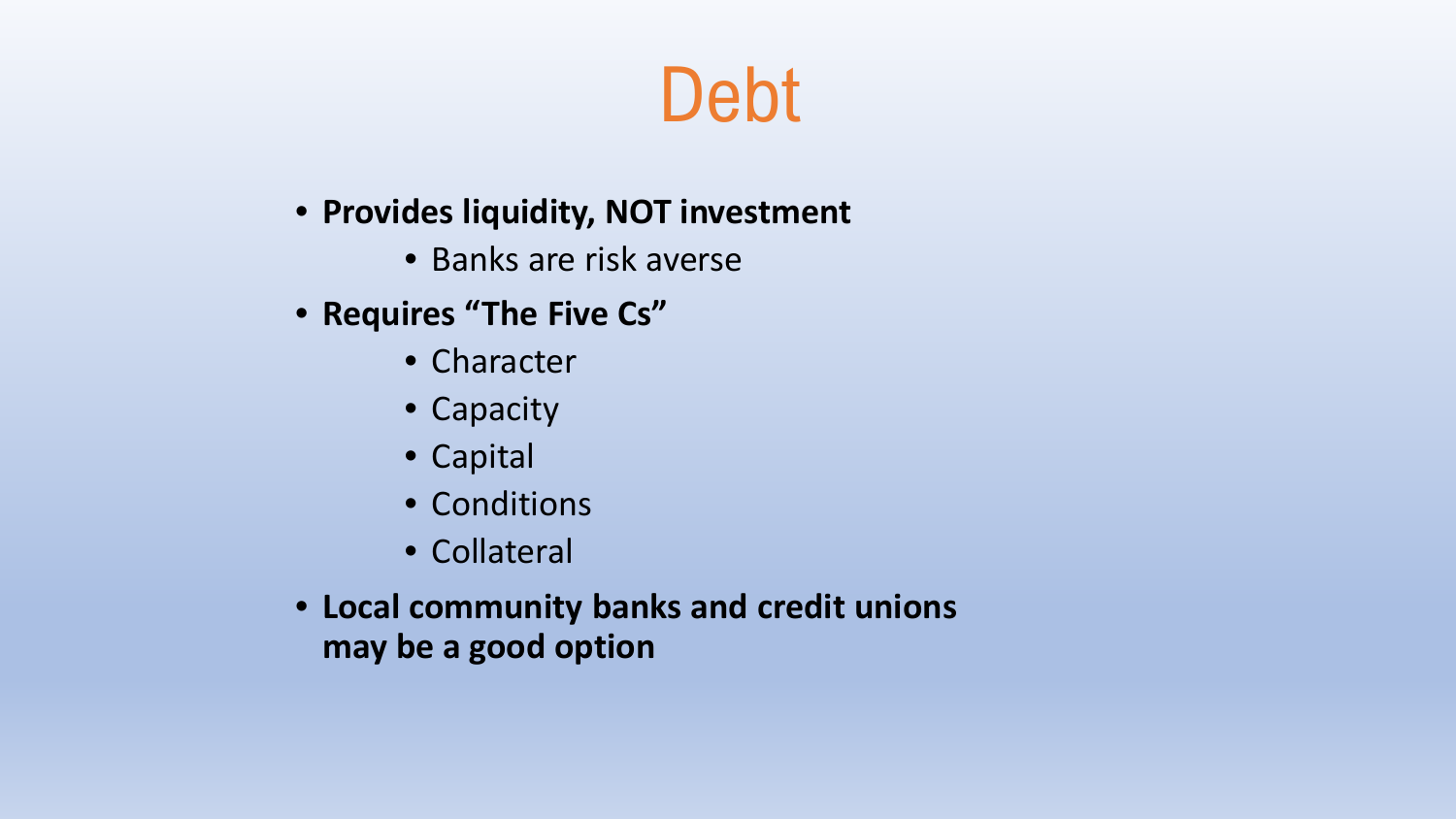## Key Components and the 5 C's of **Credit**



#### • **Character**

- Credit History Generally 650 or better
- Criminal Background

### • **Capacity**

- Ability to produce the goods and services
- Cash flow to service the loan
- Prior payment history
- Experience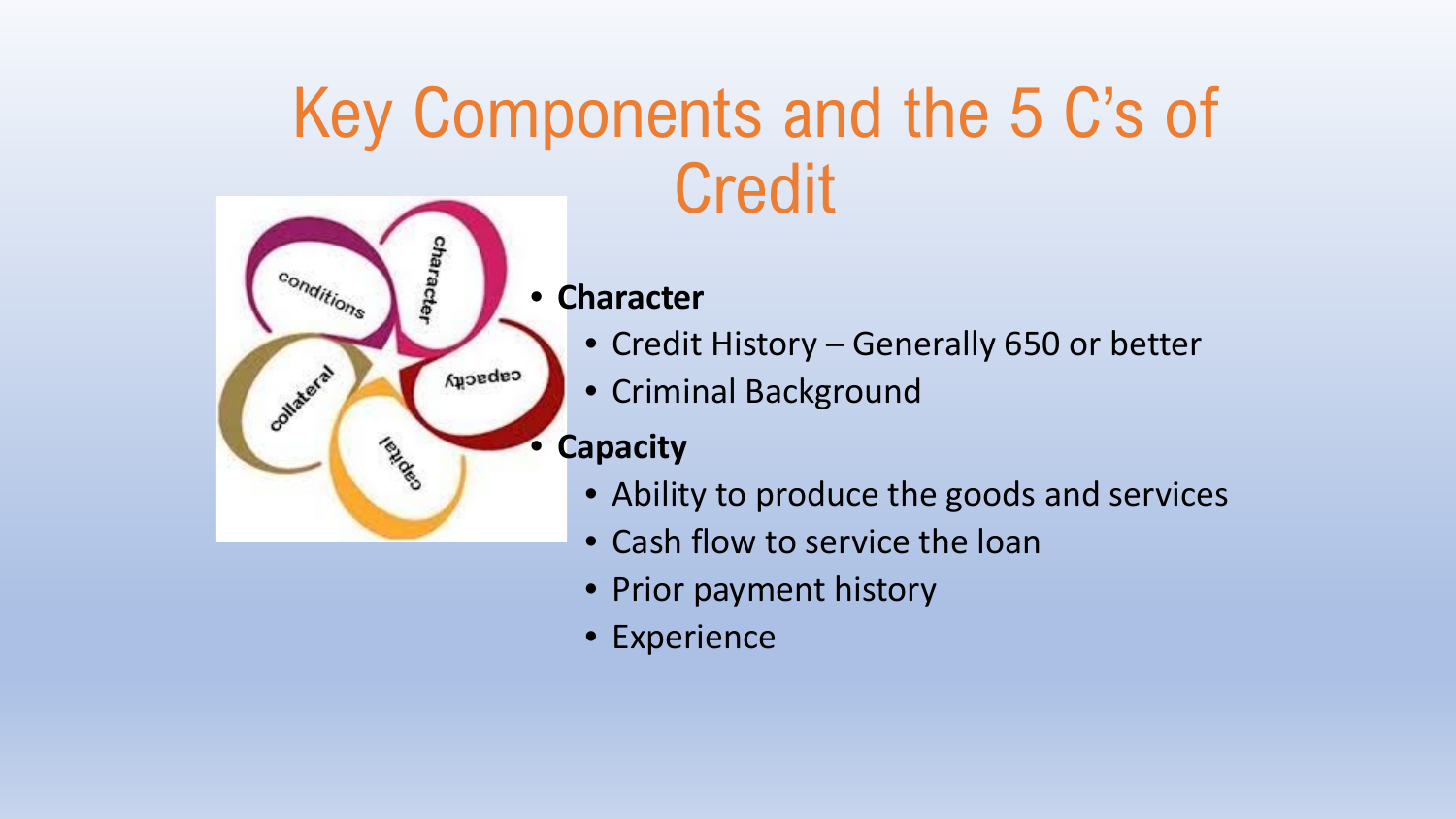### Key Components and the 5 C's of **Credit**



#### • **Capital**

• How much money is invested into the company?

### • **Conditions**

- Nature of the business
- Economic conditions
- **Collateral**
	- Assets pledged as a source of repayment
	- Value at time of liquidation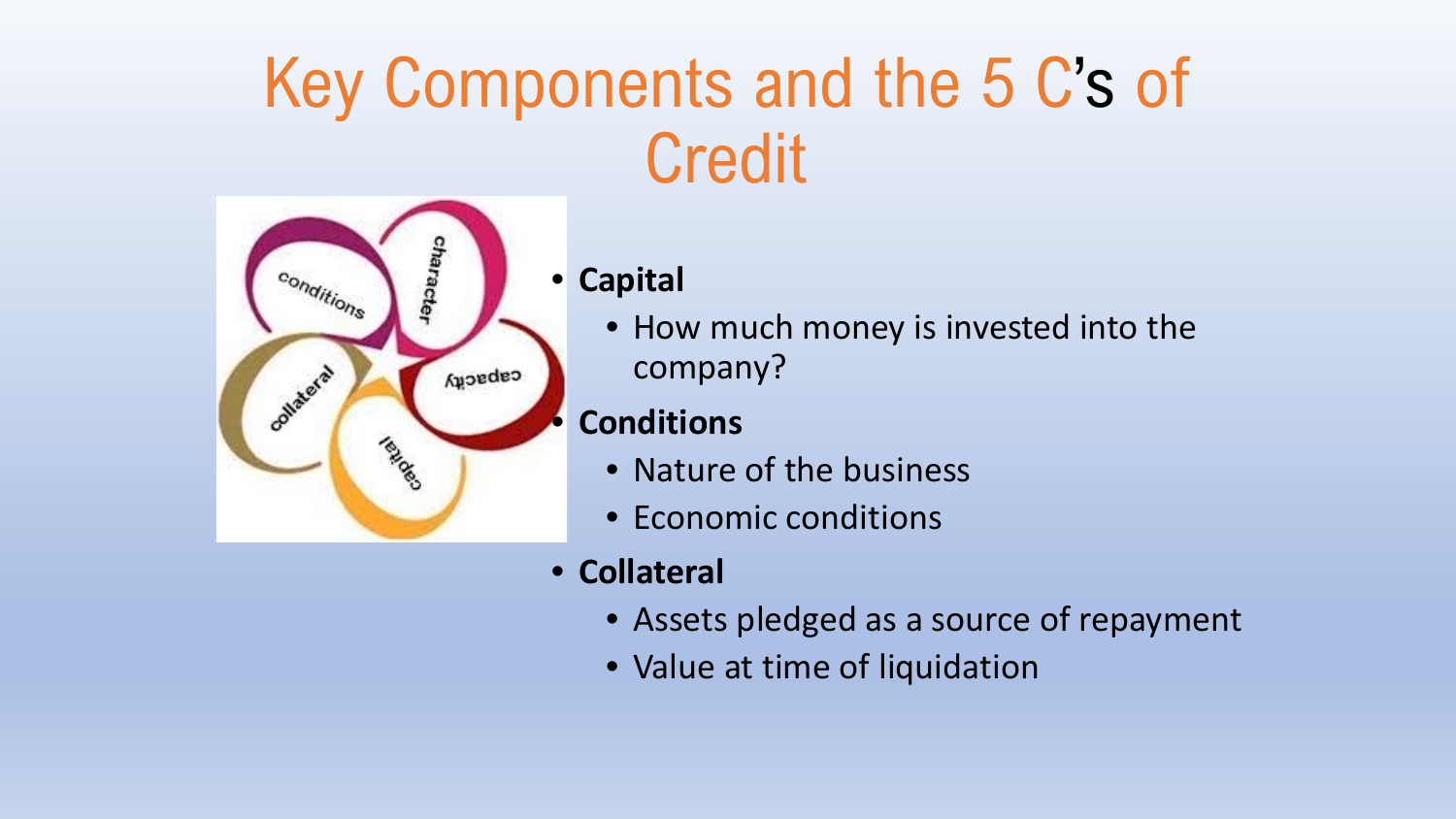# Common Misconceptions of Lending

#### ► **Conventional Lending**

- Personal Credit does not have an impact on business lending
- Rates and terms for commercial lending vary significantly from mortgage lending

#### ► **SBA**

- Guaranty is for the business not for the Bank
- SBA Loans take significantly longer than traditional loan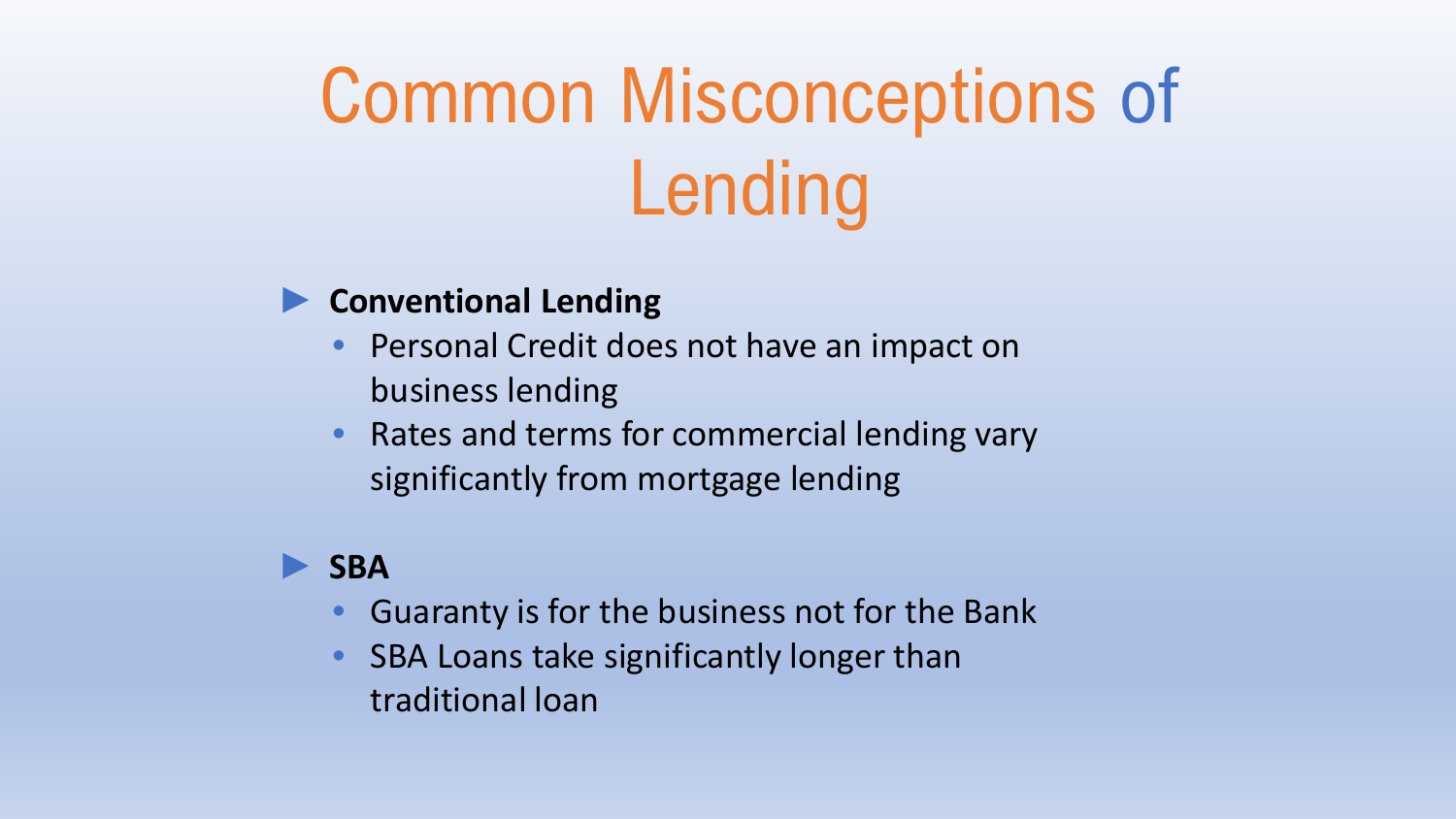# A Typical Bank Loan Policy

- Owner must have at least two years experience in industry
- Borrower must contribute 20-25% of the total project cost
- Guarantor/borrower must have a beacon score of at least 650
- Fully collateralized
- 2 years historical cash flows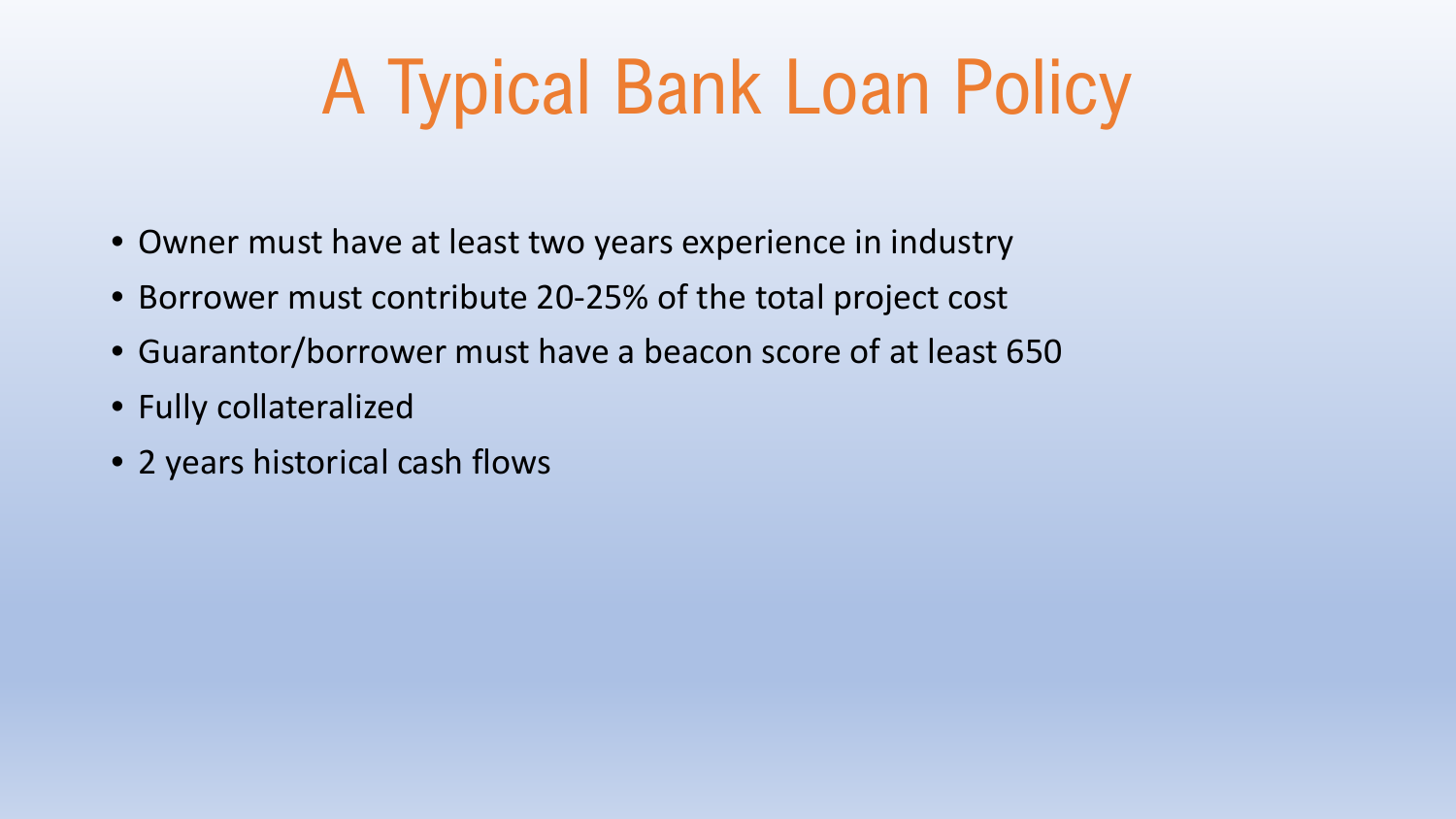## SBA Guaranteed Loans

- **SBA financial assistance programs can help you:**
	- Start your business or purchase a business
	- Grow your business
	- Expand Operations
	- Export your goods and services
	- Recover from a disaster
- **Small businesses can access a maximum of \$5 million in SBA guaranteed financing**
	- Can be used for most small business finance needs
	- Multiple loans allowable, but total SBA-backed loans can't exceed \$5 million <http://www.sba.gov/financing>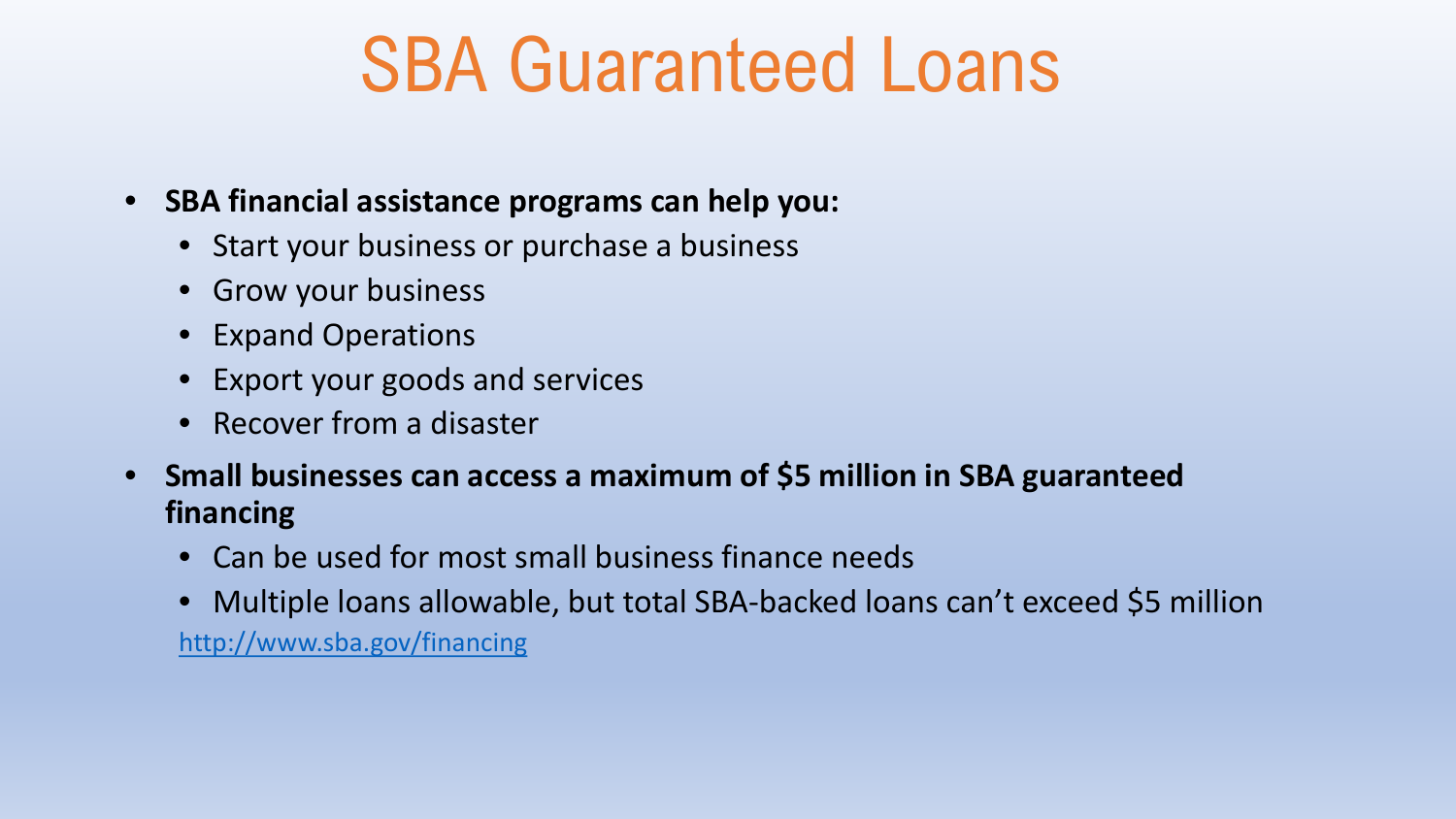# **Microloans**

- \$500 to \$50,000
- ▶ No Down Payment Required
- ► No Penalty for Early Payoff
- ► Interest Rates 4% to 12%
- ► Credit Building Activities
- ▶ Administered by non-profit lenders
- Management/Technical Assistance usually provided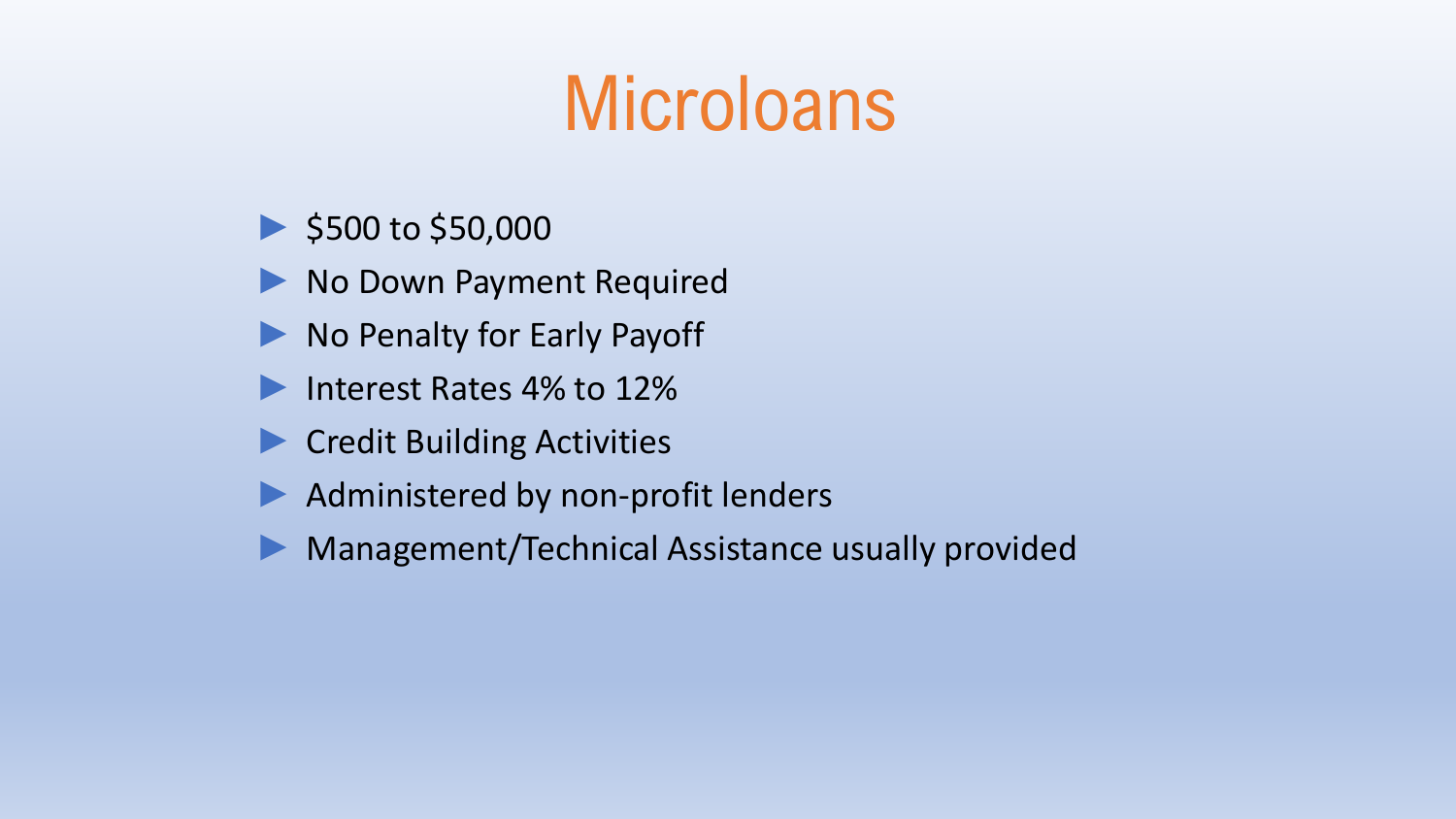# Eligible Use of Proceeds

**Business Acquisition** 

**Business Expansion** 

**Business Start Up Cost** 

**Working Capital** 

**Franchise Purchase** 

**Refinance Existing Business Debt** 

**Commercial Real Estate** 

Equipment, Machinery & Inventory

*Every business is different and their funding requests vary. Determine what your business needs!*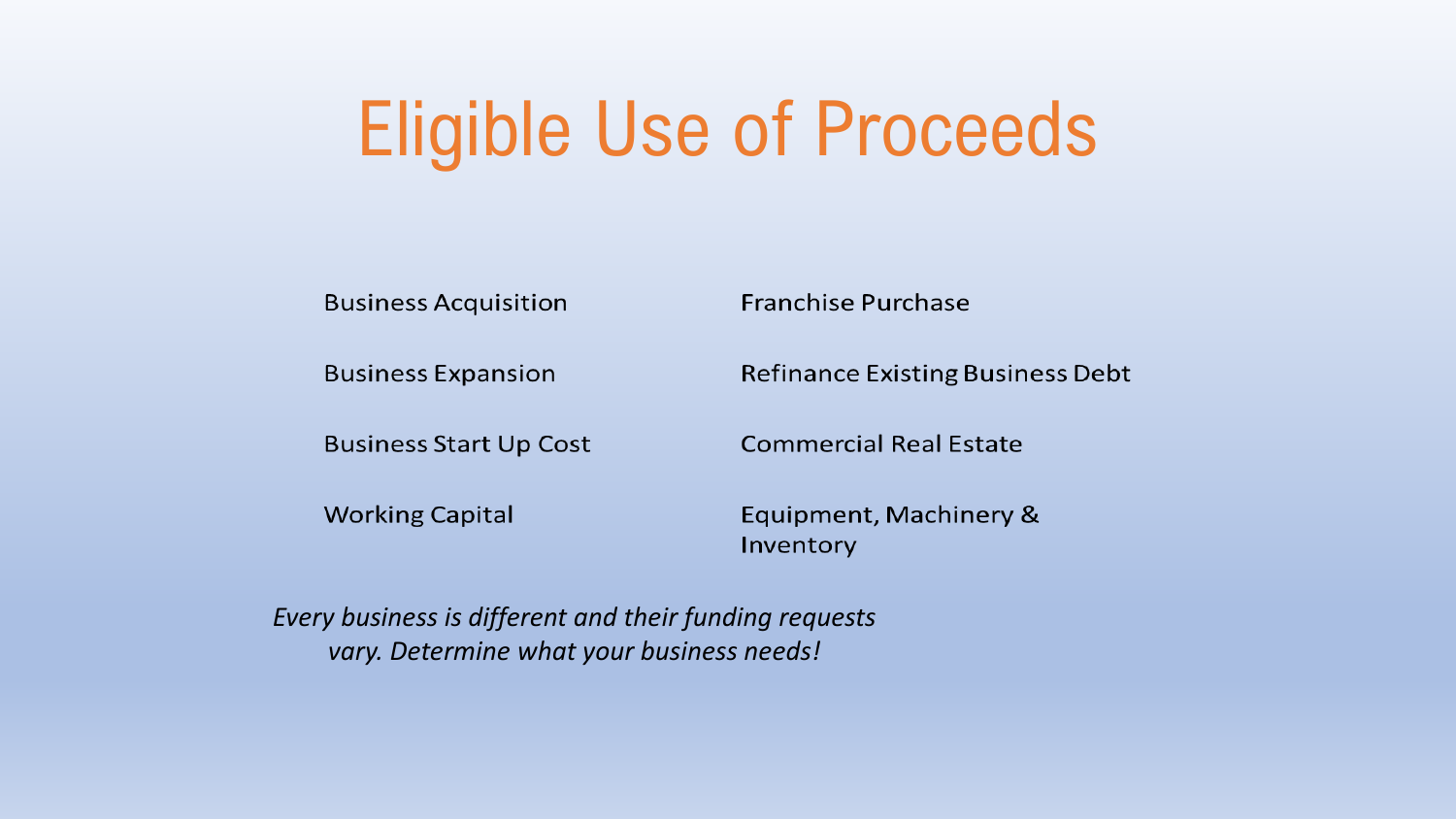# Not Eligible for SBA Financing

- Gambling or speculation
- Real estate investment/ other speculative activities
- Lending activities
- Multi-level marketing firms
- Businesses providing sexual material
- Religious organizations
- Non-profit organizations
- Charitable organizations
- Illegal Activities
- Borrowers that have defaulted on federal loans or financing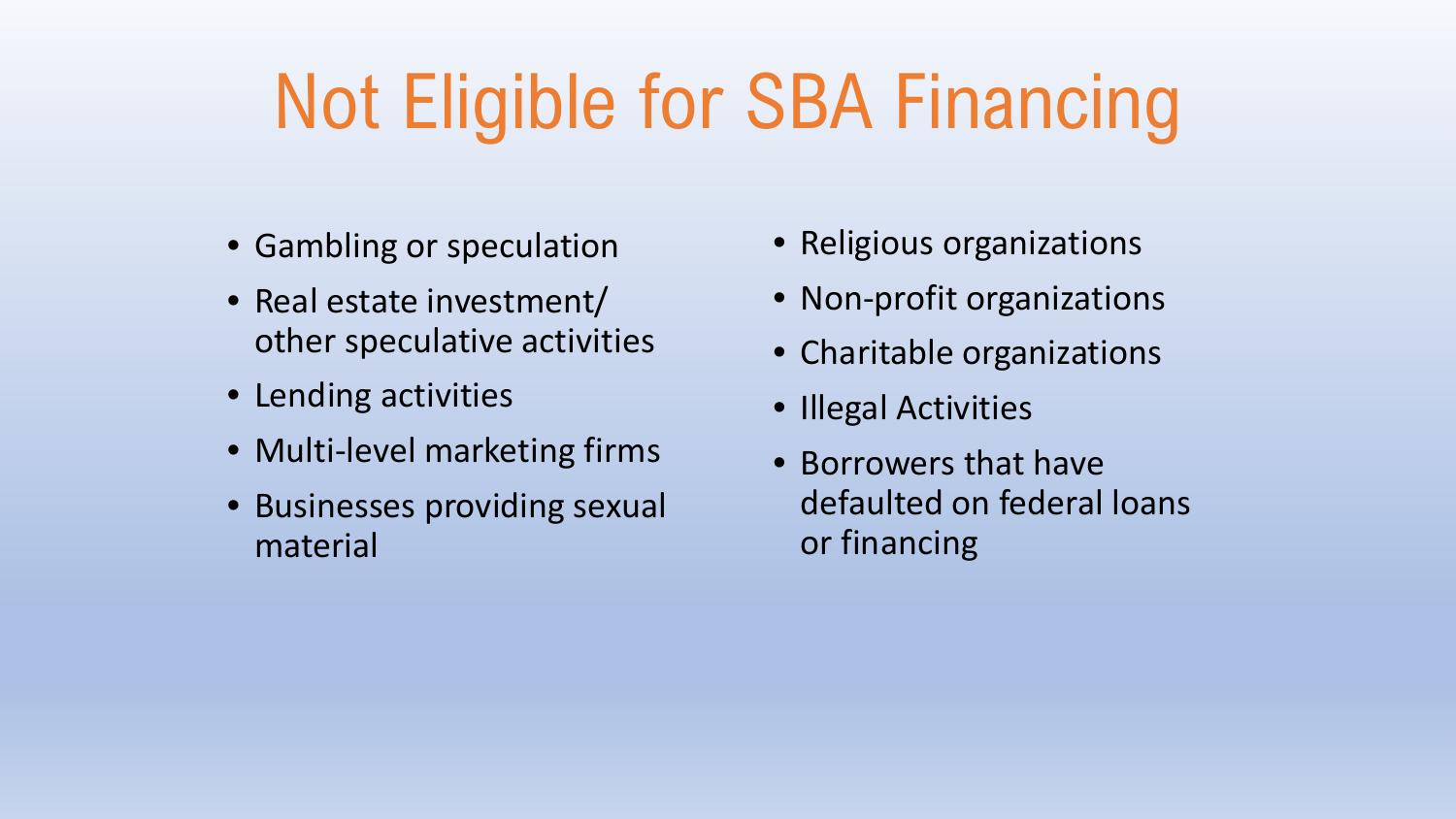## Experienced Lenders

SBA recognizes lender status based on the lenders experience, how they demonstrate their ability to follow the rules of the program and volume of loan production.

### ► **PLP – Preferred Lenders Program**

- Designated by SBA to act as fiduciary.
- SBA delegates the final credit decision to the lender
- Streamlines the loan process

#### ► **Standard**

• Submits application to SBA for approval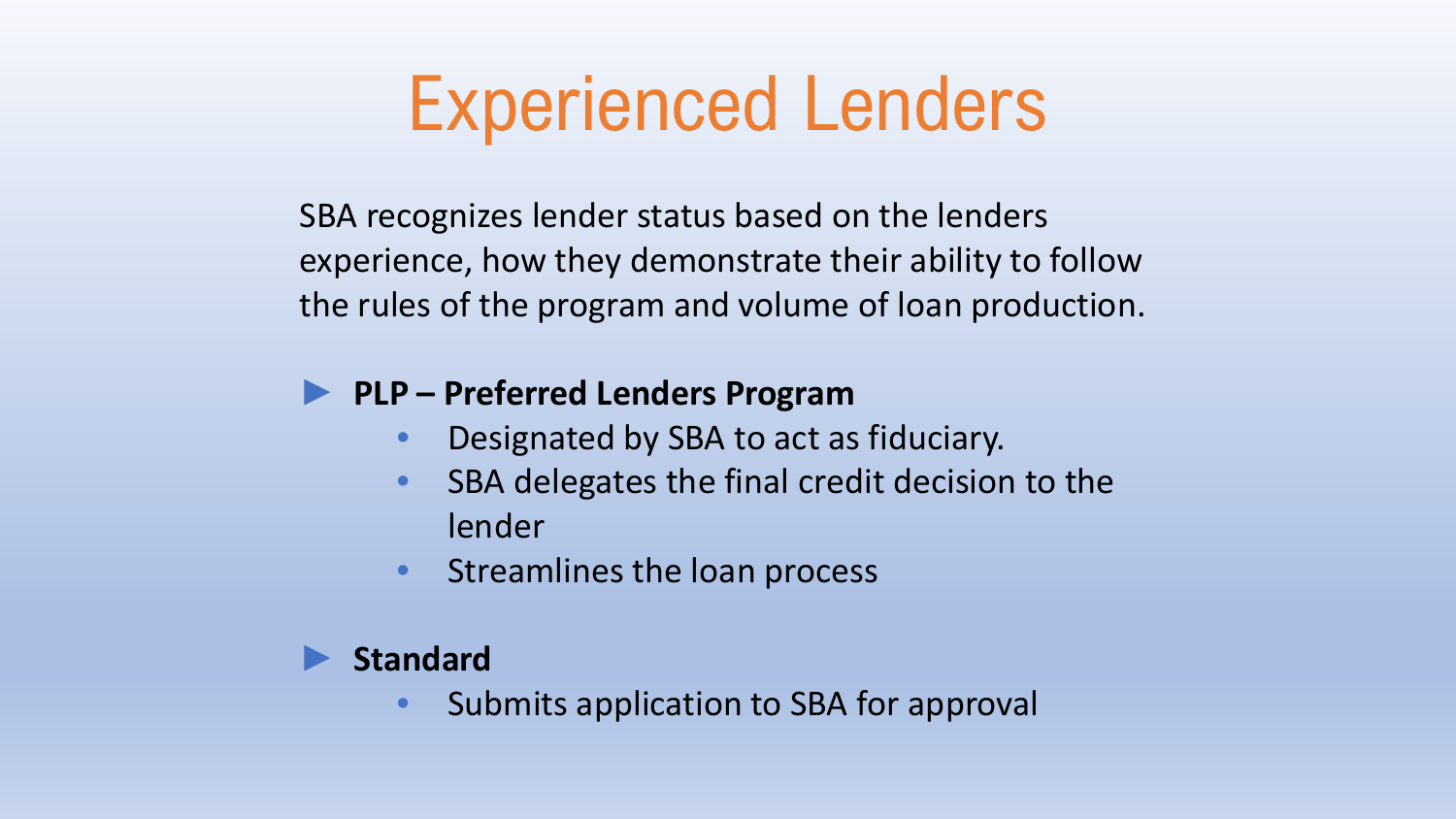### USDA Loans & Loan **Guarantees**



#### ► **Businesses in rural areas can use for:**

- New business start-up expenses
- Acquiring an existing business
- Purchasing land, buildings or facilities
- Modernization & other business improvements

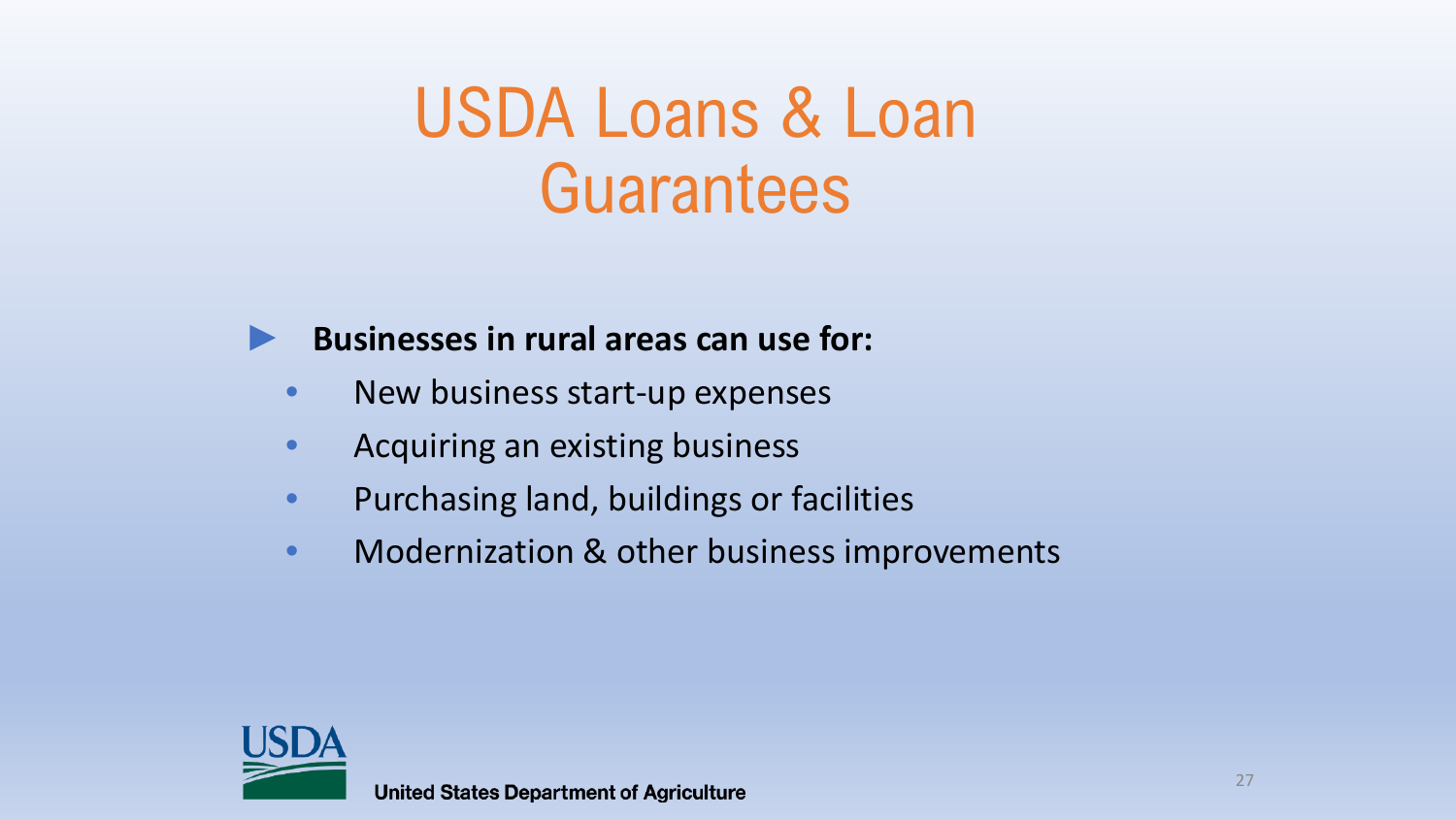### What's the advantage of a Government-Guaranteed Loan?

### ► **For banks/credit unions:**

Less risky for them because the government "guarantees" a percentage of the loan

### ► **For YOU:**

- Can obtain loan without as large of a down payment or as much collateral on-hand
- Good interest rates and longer terms
- No balloon payments or demand clauses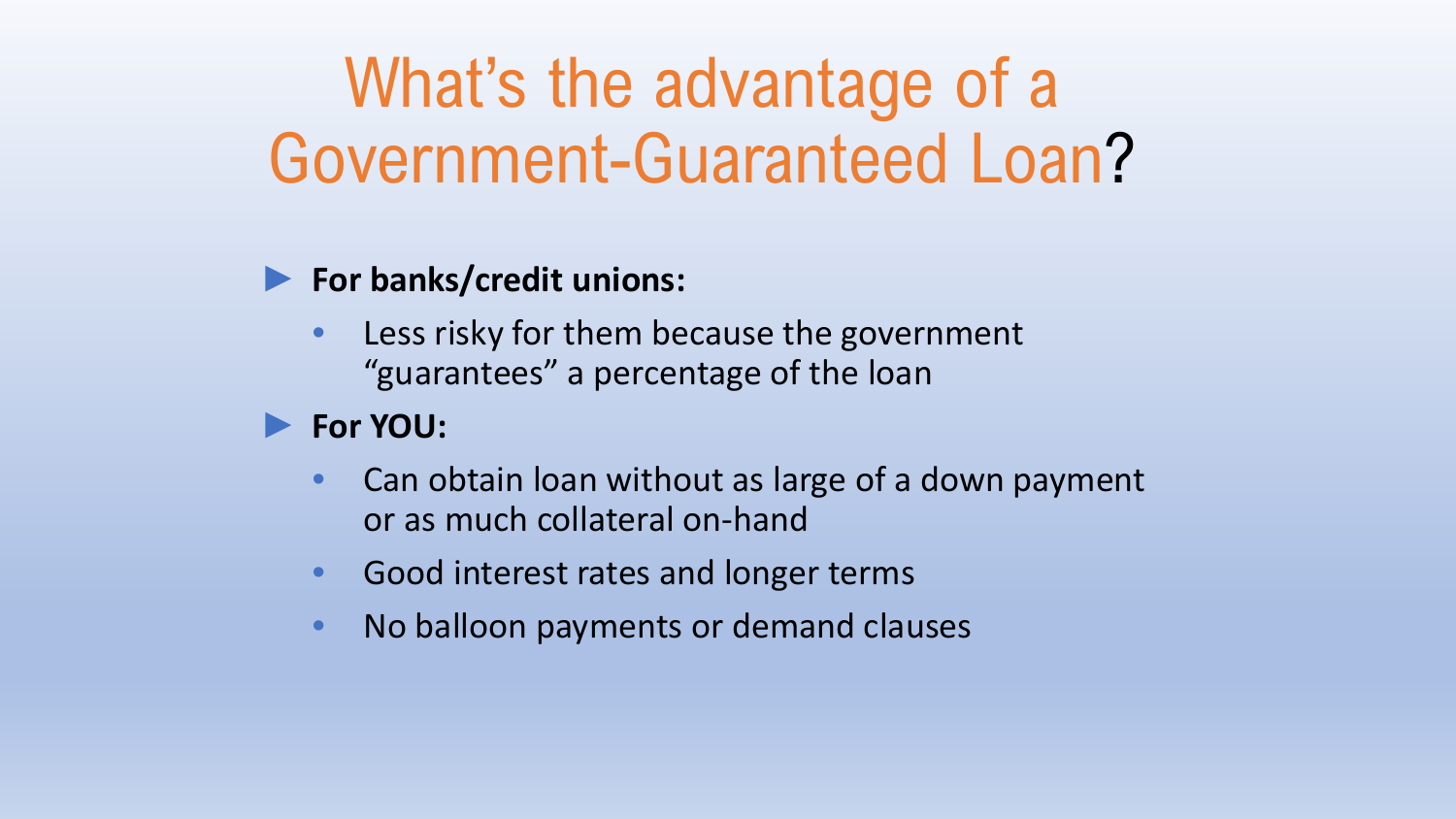# Pandemic Relief Funding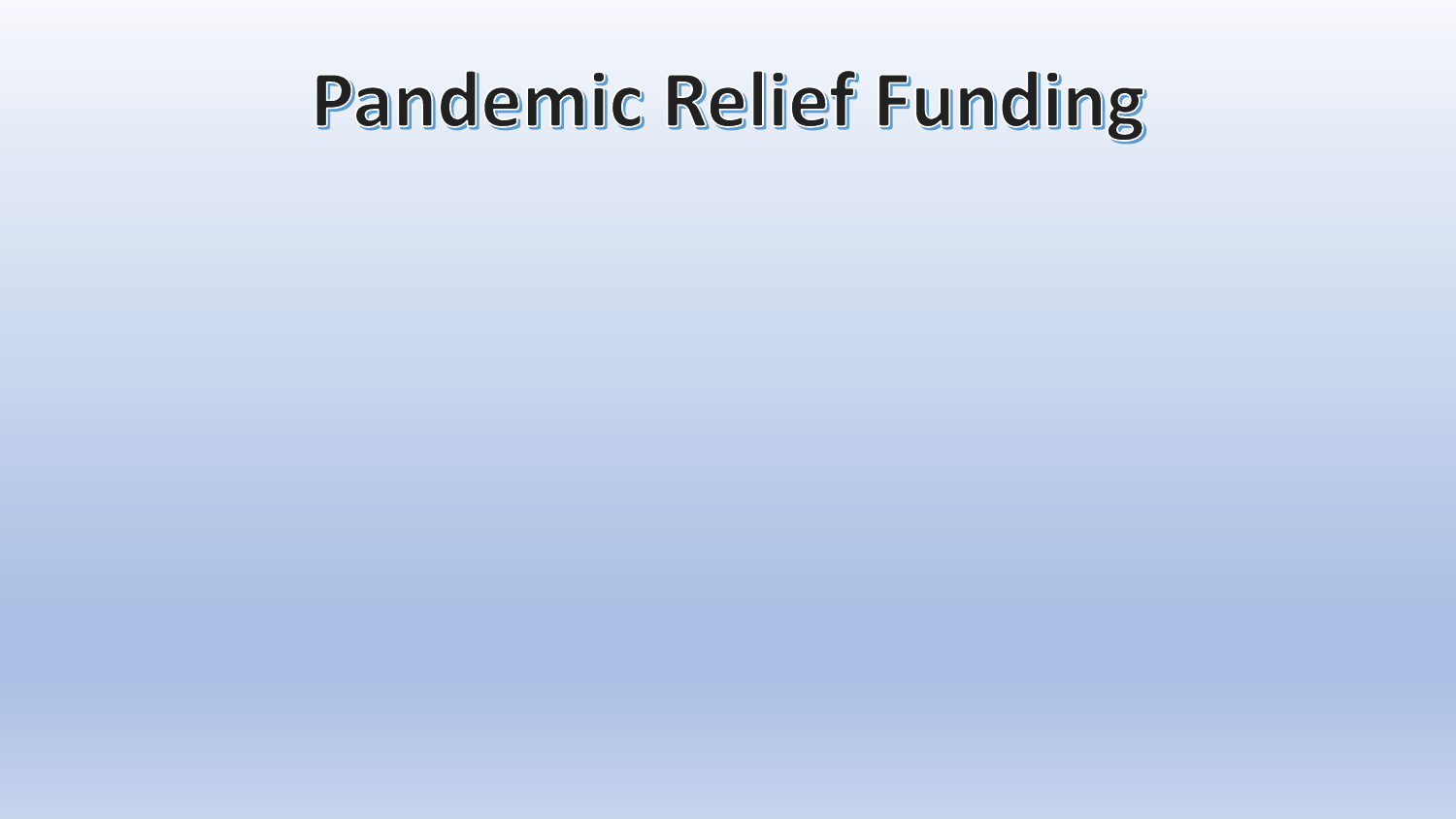## Angel Investors/ Venture Capitalists

#### **Angel Investors**

- Individuals who invest their personal capital directly in start-ups
- Business angels are valuable because of their willingness to make relatively small investments, and for their industry knowledge and market connections

#### **Venture Capitalists**

- VC firms are limited partnerships of money managers who raise money in "funds" to invest in start-ups and growing firms
- Invest in high growth potential ventures, but not generally at the start-up stage
- Looking for extraordinary returns
- Fund fewer deals than Angels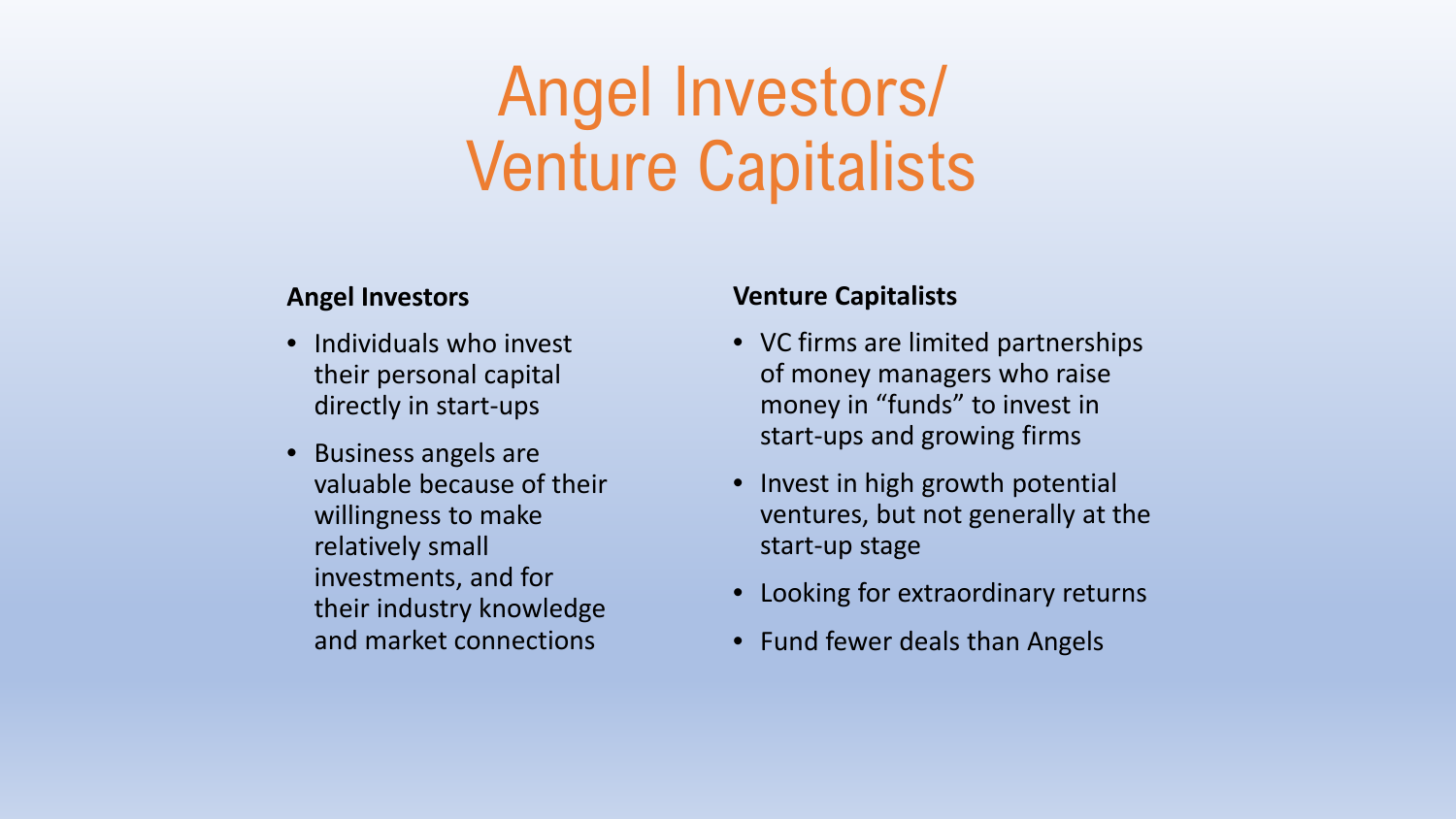### Financial Statements You Will Need

**BALANCE SHEET:** Snap shot of a firms assets and claims against those assets. Shows what the company owns, owes and how it is financed.

**INCOME STATEMENT/PROFIT-LOSS STATEMENT:** Shows revenue and expenses and provides a 'bottom line' of

profitability over a specified period.

**CASH FLOW STATEMENT:** Shows sources and uses of cash as well as net change on cash over a specified period.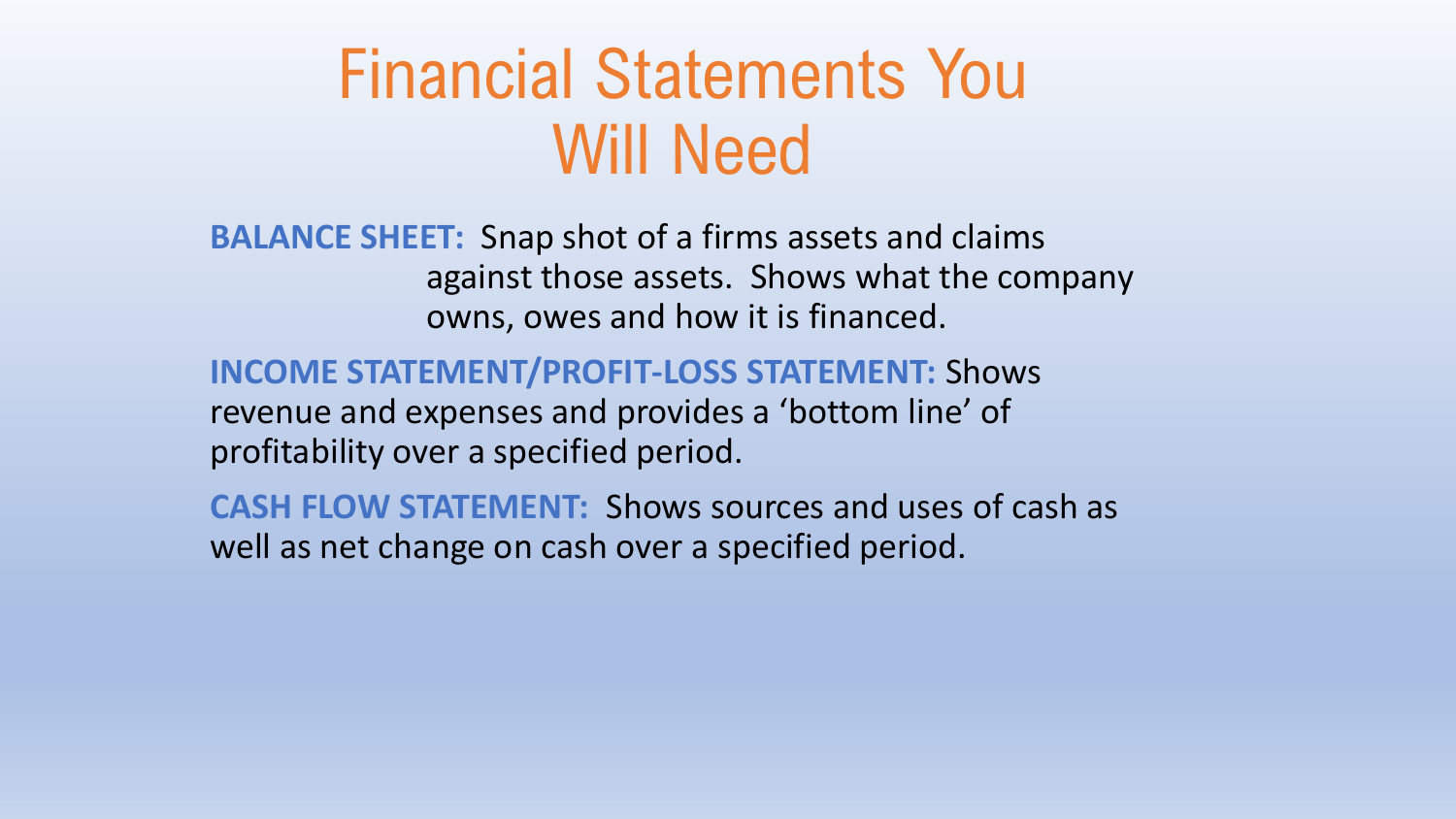## Why do Businesses Fail?

#### • **Inadequate front-end planning**

- No business plan prepared
- No feasibility study
- No cash flow projections
- No infrastructure in place
- **Insufficient capital for start up and back up**
- **Inexperienced management**
	- Surround yourself with a good team
- **The wrong location**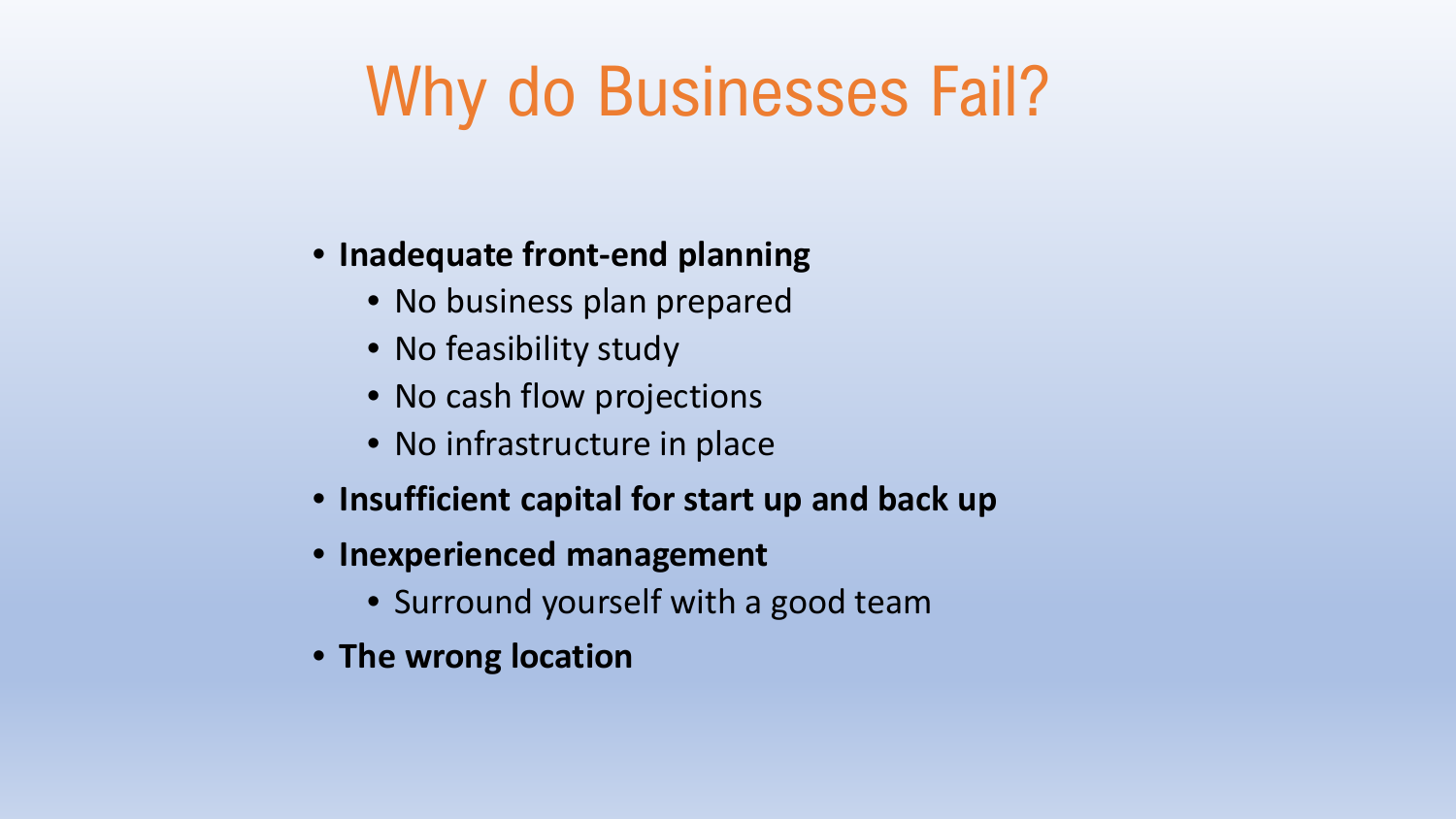# Key Takeaways

- Plan for future growth
- Small business capital can come in a variety of different forms
- Know the difference between debt and equity financing
- Understand how much you need
- Consider SBA loan programs that provide financial assistance for a variety of business needs